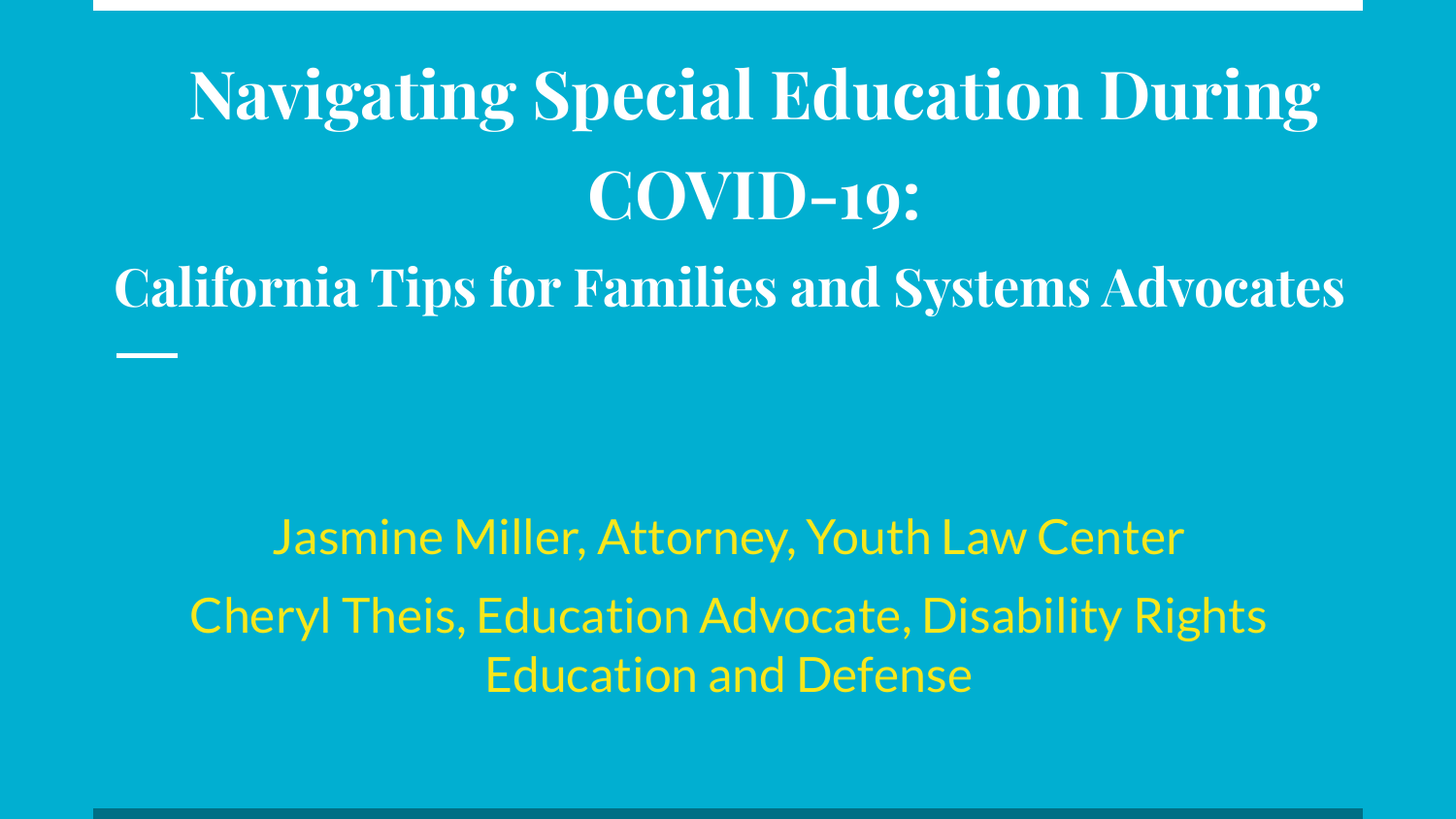## **What we'll talk about today:**

- Key Definitions
- State of the Law
- How Can I Help My Student?
	- Evaluations
	- IEP Meetings
- Q & A Break
	- Services
	- Returning to School & Compensatory Education
- Why Caregiver Participation is Important
- Key Takeaways
- Resources
- Final Q & A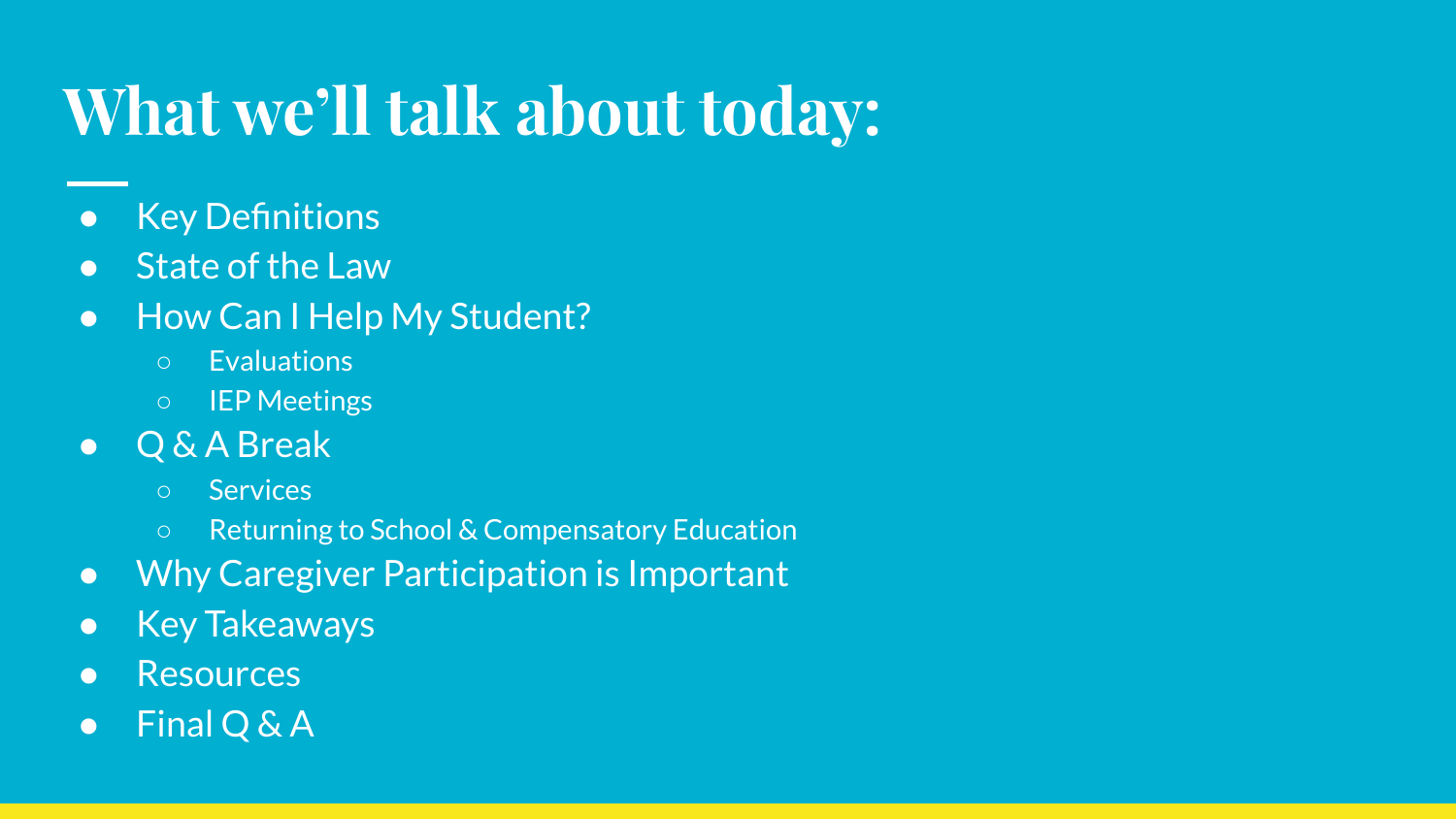#### **Key Definitions**

- **SPECIAL EDUCATION:** Specialized instruction, supports, services, accommodations provided to eligible students with disabilities in the least restrictive setting delivered through an IEP.
- **● DISABILITY:** 13 different categories under special education law, including learning disabilities, visual or hearing impairment, mental health needs, and developmental disabilities.
- **PARENT:** Person(s) who hold EDUCATION RIGHTS for a child. May be biological parent, foster parent, guardian or other. Must sign IEP documents. [California Foster Care](https://www.courts.ca.gov/documents/BTB_23_5O_11.pdf) [Educational Law Fact Sheets](https://www.courts.ca.gov/documents/BTB_23_5O_11.pdf)
- **SCHOOL DISTRICT:** Local Agency legally responsible for student's education, including public charter schools, and for some students, county offices of education.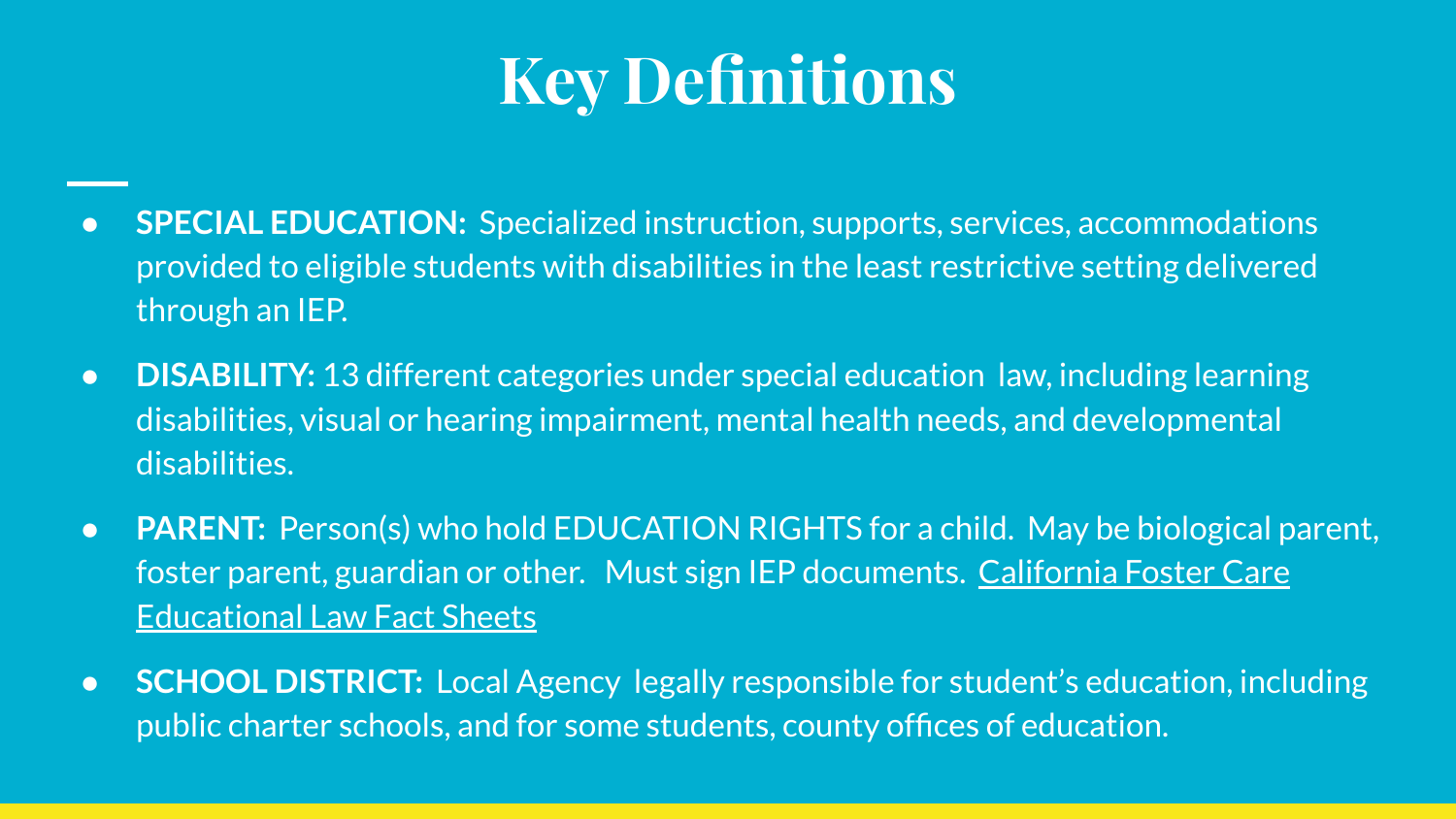#### **Key Definitions**

**IEP**: Individualized Education Plan: Legal Agreement between school and parent, developed as a team, outlining HOW education will be individualized for an eligible student with a disability. Includes a description of students' goals, and the services they need to achieve those goals.

**504 PLAN:** Removes barriers so student can participate like non-disabled peers. Is also a legal document, but has fewer protections than an IEP.

**DISTANCE /CONTINGENCY LEARNING PLAN:** Temporary plan to support student learning during the COVID-19 emergency

Are you unsure if your student has an IEP or 504 plan, or need help understanding what it says? Find your local [Parent Training and Information Center](https://www.parentcenterhub.org/find-your-center/) at<https://www.parentcenterhub.org/find-your-center/>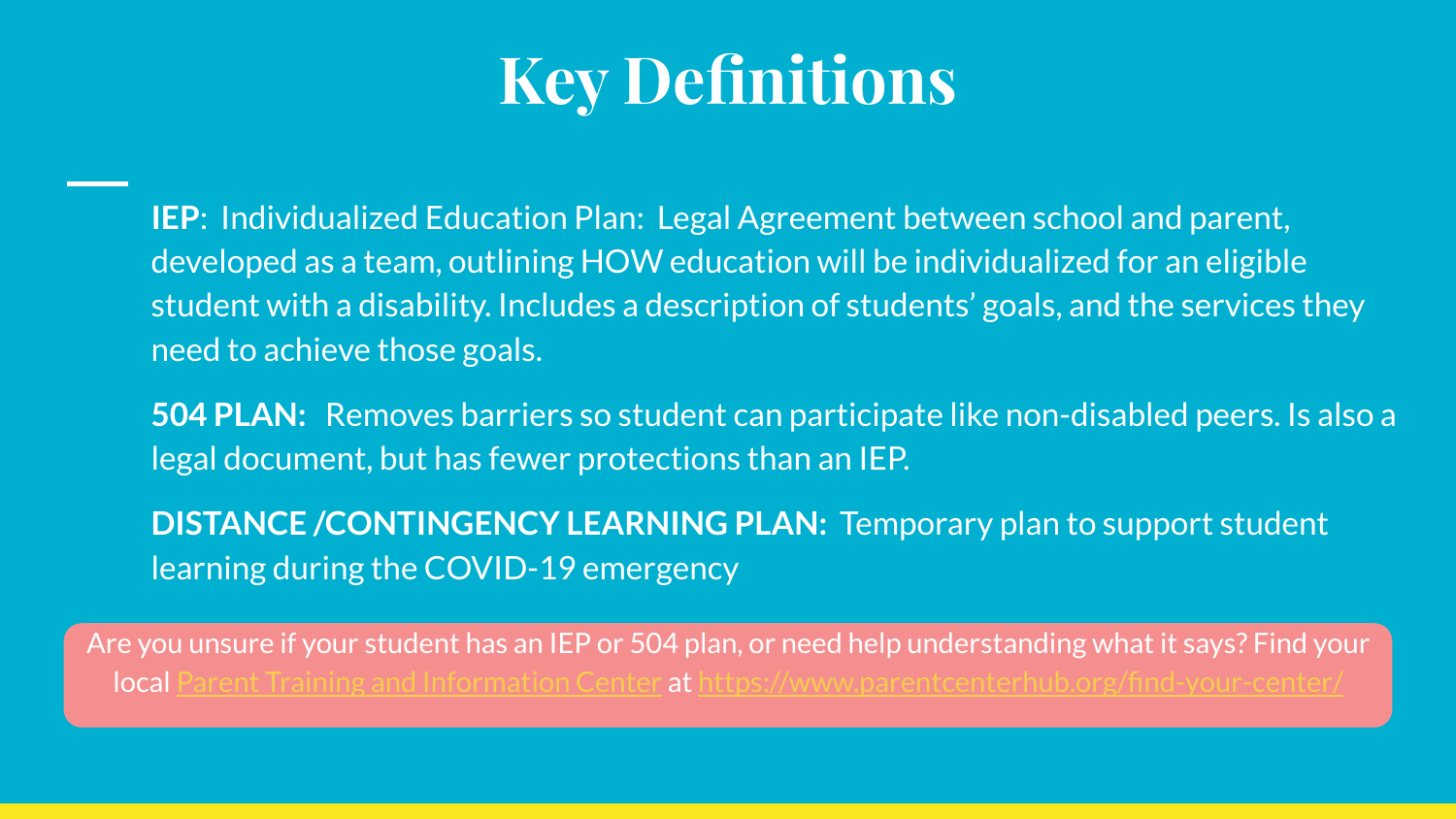#### **What does the law say about special education?**

**The Individuals with Disabilities Education Act is the federal law that governs special education.**

Students with disabilities are entitled to a Free and Appropriate Public Education (FAPE).

Schools are responsible for identifying and evaluating students with disabilities who live in their district.

Public schools are responsible for providing services to children to help them meet their education goals.

Schools are required to include a student's parents or educational rights holder in decisions about special education.

In CA, Regional Centers are responsible for providing services to children aged 0-3. Schools are responsible from age 3-graduation or age 22.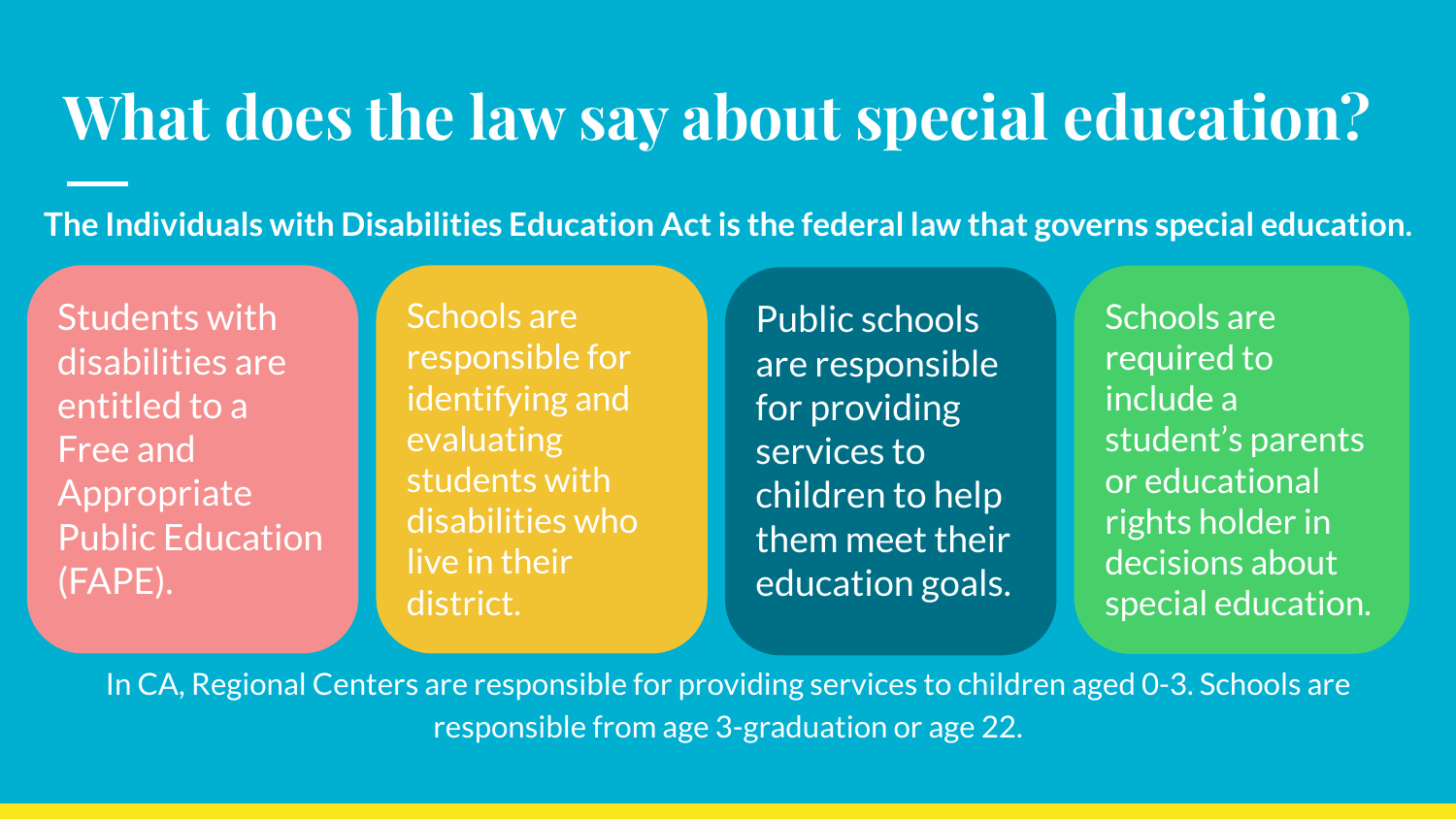#### **What does the law say about special education** *right now?*

Schools are still responsible for evaluating students, providing them with Free and Appropriate Public Education, and including parents and educational rights holders in educational decisions.

But, schools can do these things in a different way than they did before.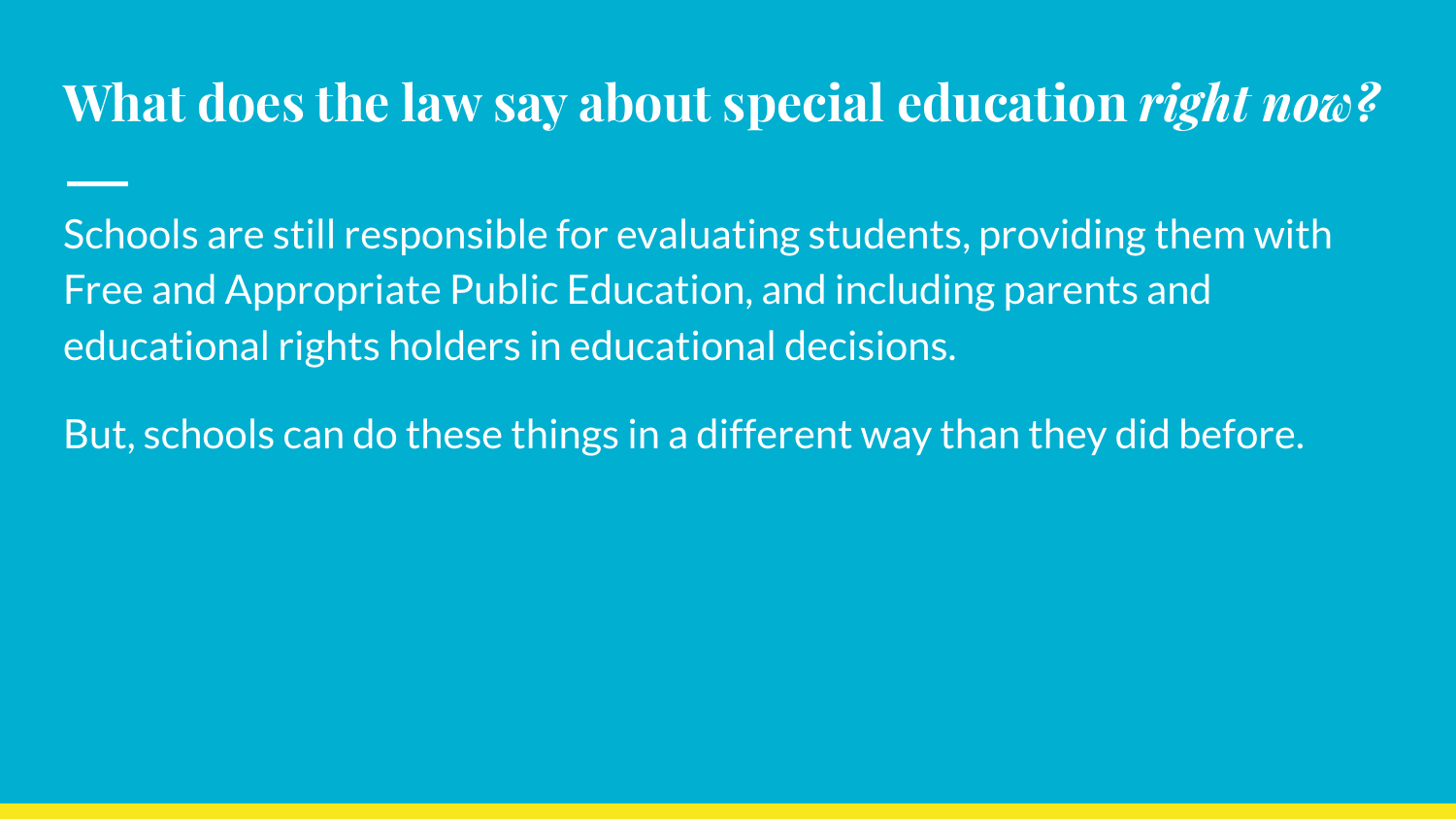#### **What does the law say about special education** *right now?*

Important changes:

- In California, SB 117 temporarily changed state rules about how quickly schools have to respond to records requests and requests for evaluation.
- Proposed change to the IDEA: an extension of the timeline for early intervention services. A toddler's IDEA part B evaluation could be delayed past their 3rd birthday, and they could continue to receive early intervention services until the evaluation is able to be completed. This has not yet been approved by Congress.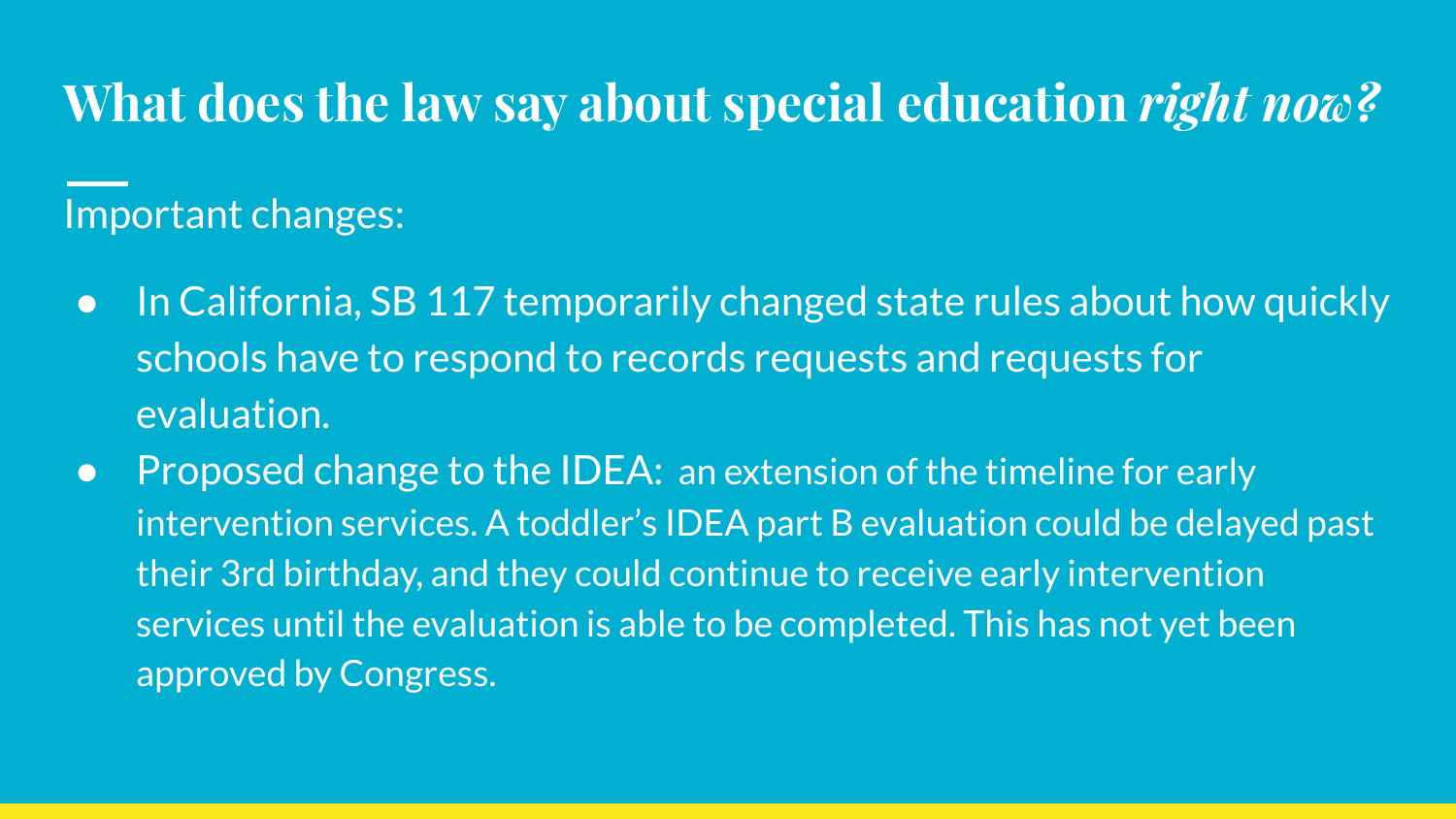#### **Important Concerns**

Equity: Are all students receiving equal access to education right now?

Family Needs: Every family is different, and one size fits all may not work

Vulnerable populations: Children and Youth in Foster Care already face barriers to educational success. Schools have special obligations to support them. What happens during the COVID-19 emergency? What are unique challenges they face: Frequent moves, important info does not follow, loss of key relationships and family history, trauma can interfere with education.

REMEMBER: Partnership and collaboration whenever possible between all who care about a child (birth, foster parents, child welfare, dependency/court staff and educators ) helps children succeed.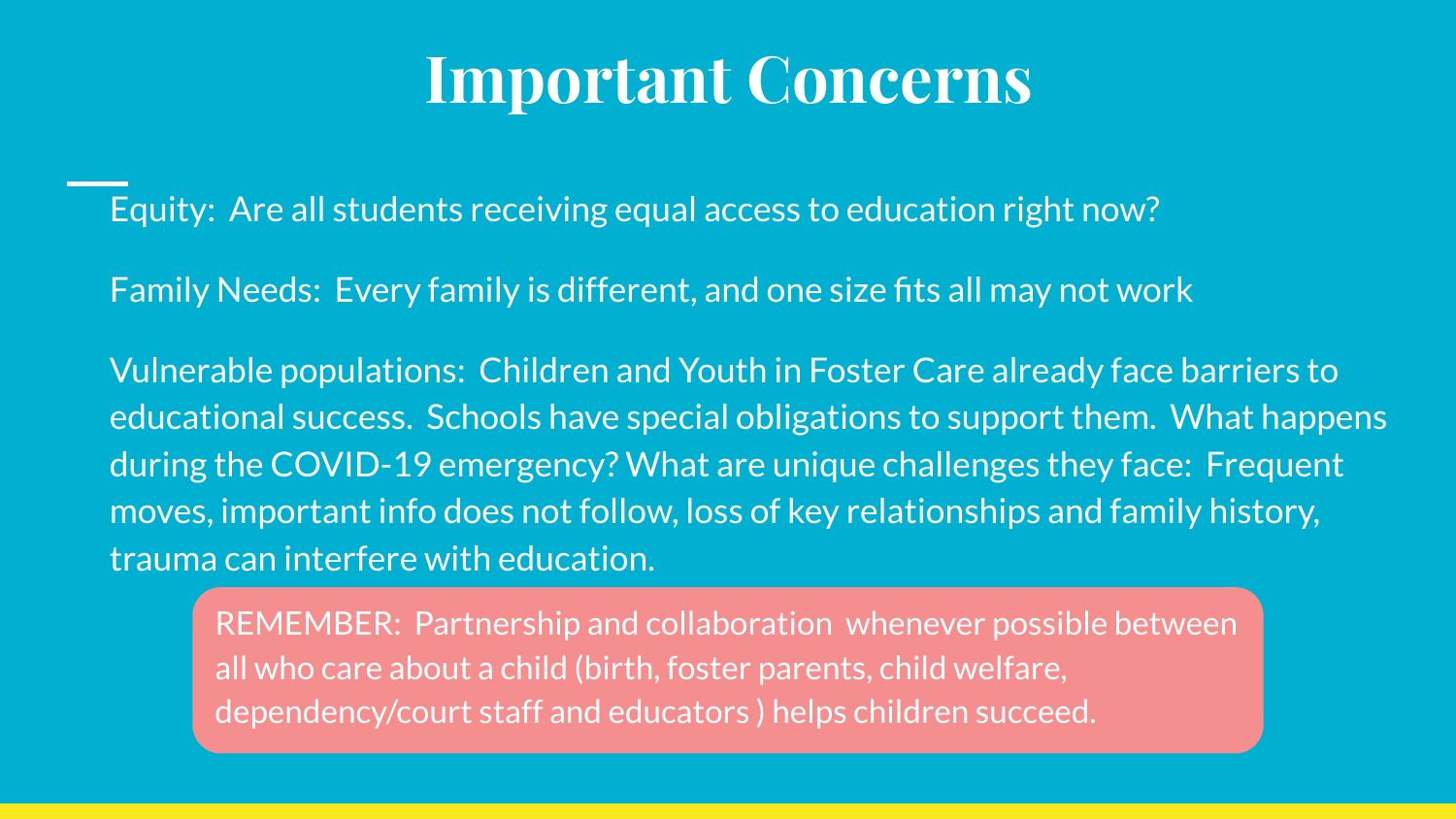### **How can I help my student?**

#### **● Ask questions**

- Talk to teachers and providers
- Talk to administrators, too
- Find your point person!

#### **● Propose solutions**

- No one has all of the answers
- You have valuable information to contribute
- Nothing is normal; anything is possible!
- **● Focus on your student's individual needs**
	- Don't focus on replicating everything about school at home
	- Instead, ask, what does my student need to learn right now? How can my student meet their IEP goals?
	- Remind the school district that your student is a foster youth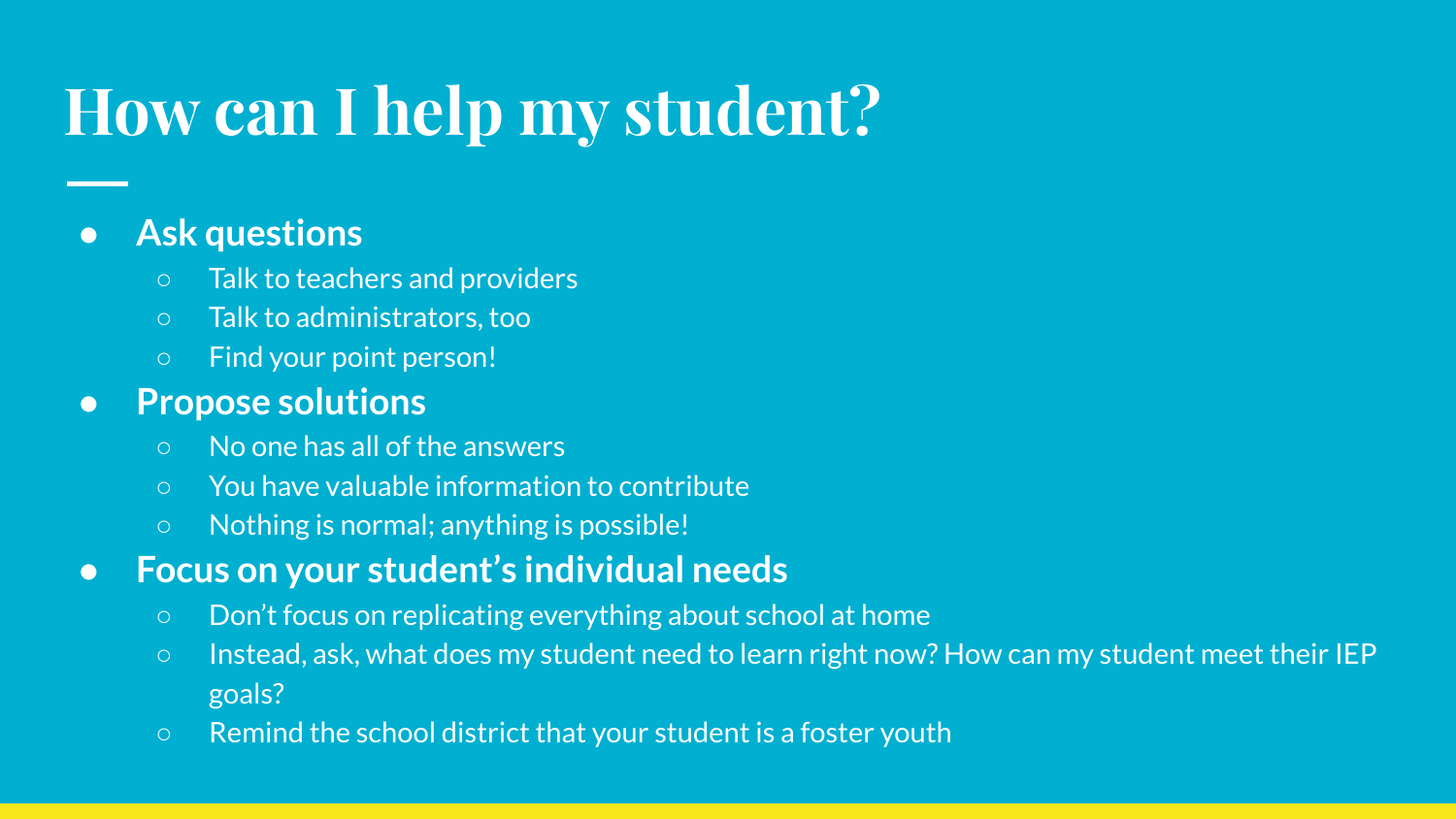### **Communicating Needs to Schools:**

#### Consider:

- Access to internet and technology, and materials for learning- do you have it? Do you or your student need training to use it?
- Student's attention span and ability to focus
- Student's behavior, special medical needs, and mental health and self-regulation challenges that require extra supervision or behavior support
- Work schedule and your availability to help your student and meet your own /other family member needs
- Ability to provide a distraction-free environment for child
- Need for consultation and training.
- Parent disability or language translation needs.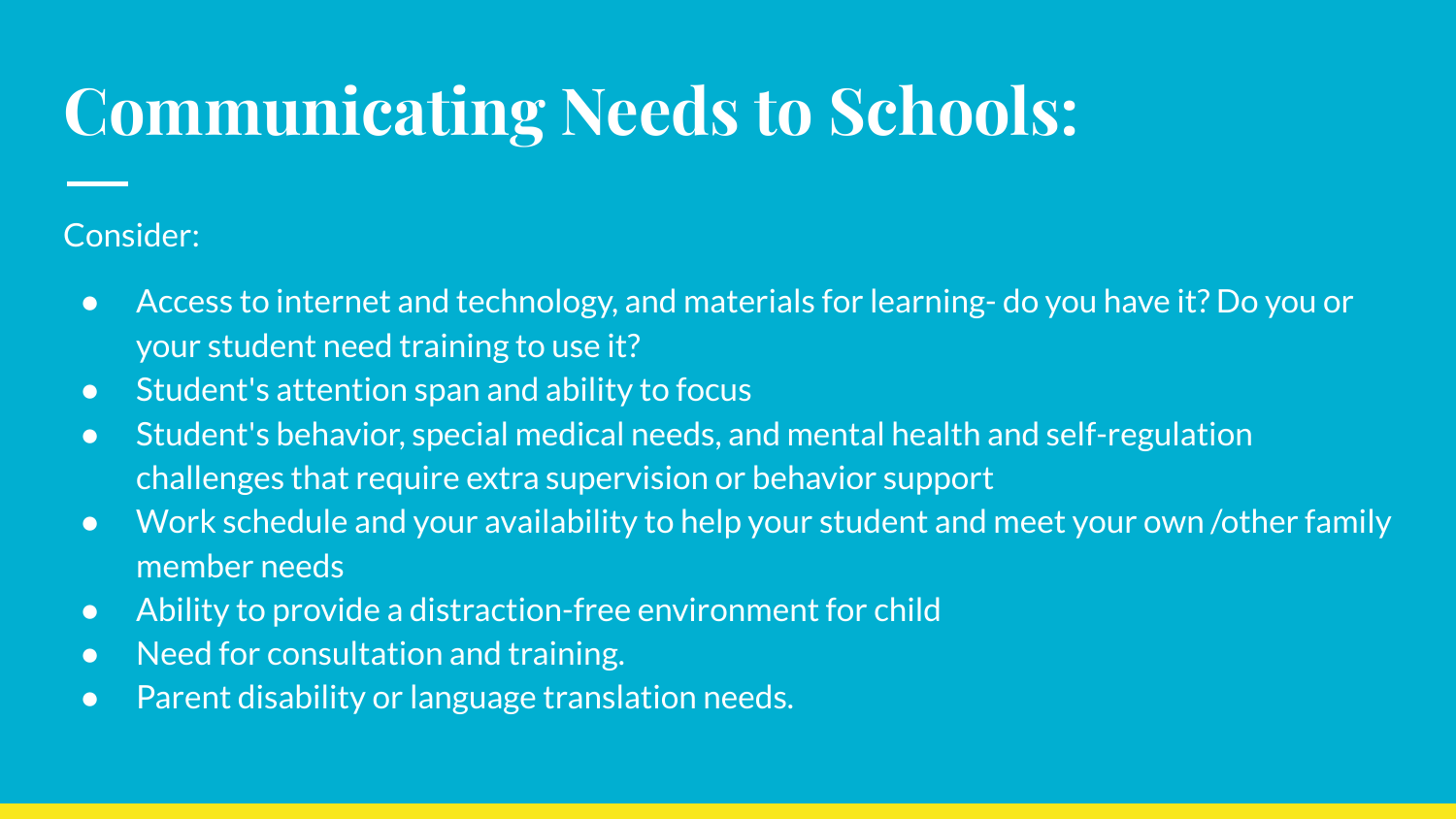### **Evaluations**

- Schools are still required to perform :
- Initial, (is child eligible for IEP? If yes, what is plan?)
- Annual: Every year, team including PARENT reviews student's progress and changes plan as needed
- Triennial: Every 3 years, student is completely re-evaluated

Important: Child Find Duty: Schools must still seek to IDENTIFY children with disabilities who may need special education or other services/accommodations

● In CA, the timelines for brand-new initial evaluations have changed, but initial evaluations that are in-progress, Annual. and Triennial Evaluations are still on the same schedule.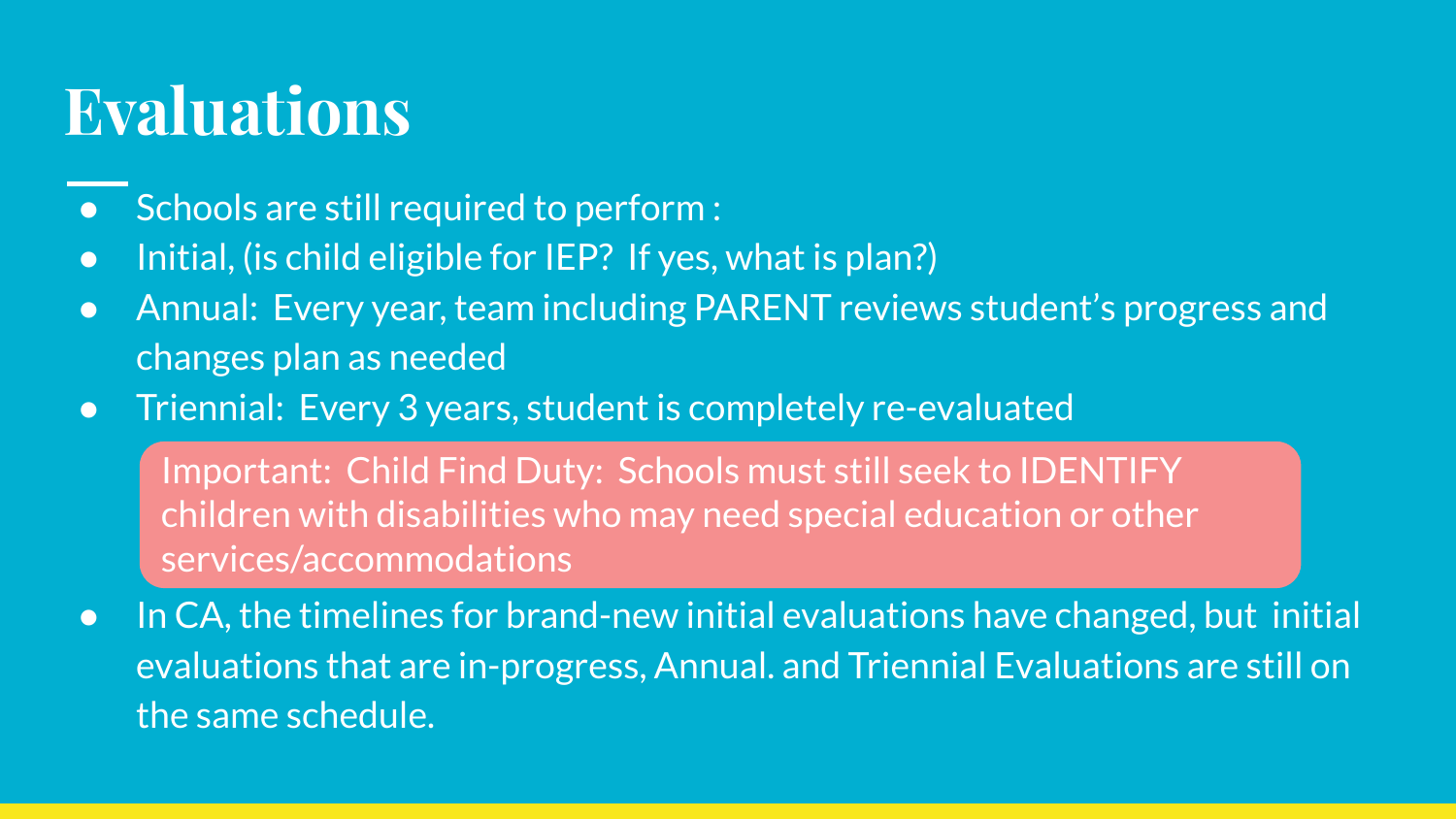### **Evaluations**

- Exception: evaluations that cannot be performed remotely can be postponed BUT parent agreement needed
	- Most IEP evaluations have multiple parts
	- Most parts can be done remotely
		- If you're not sure if part of an evaluation can be done remotely, ask the professional who is responsible for that part of the evaluation. The assistant principal may think it's not possible for occupational therapist to evaluate remotely, but the therapist may have a different opinion.
	- Schools should do the parts that can be done remotely, so they aren't completely overwhelmed when school starts again. Parents have important info about student during crisis that team needs to know.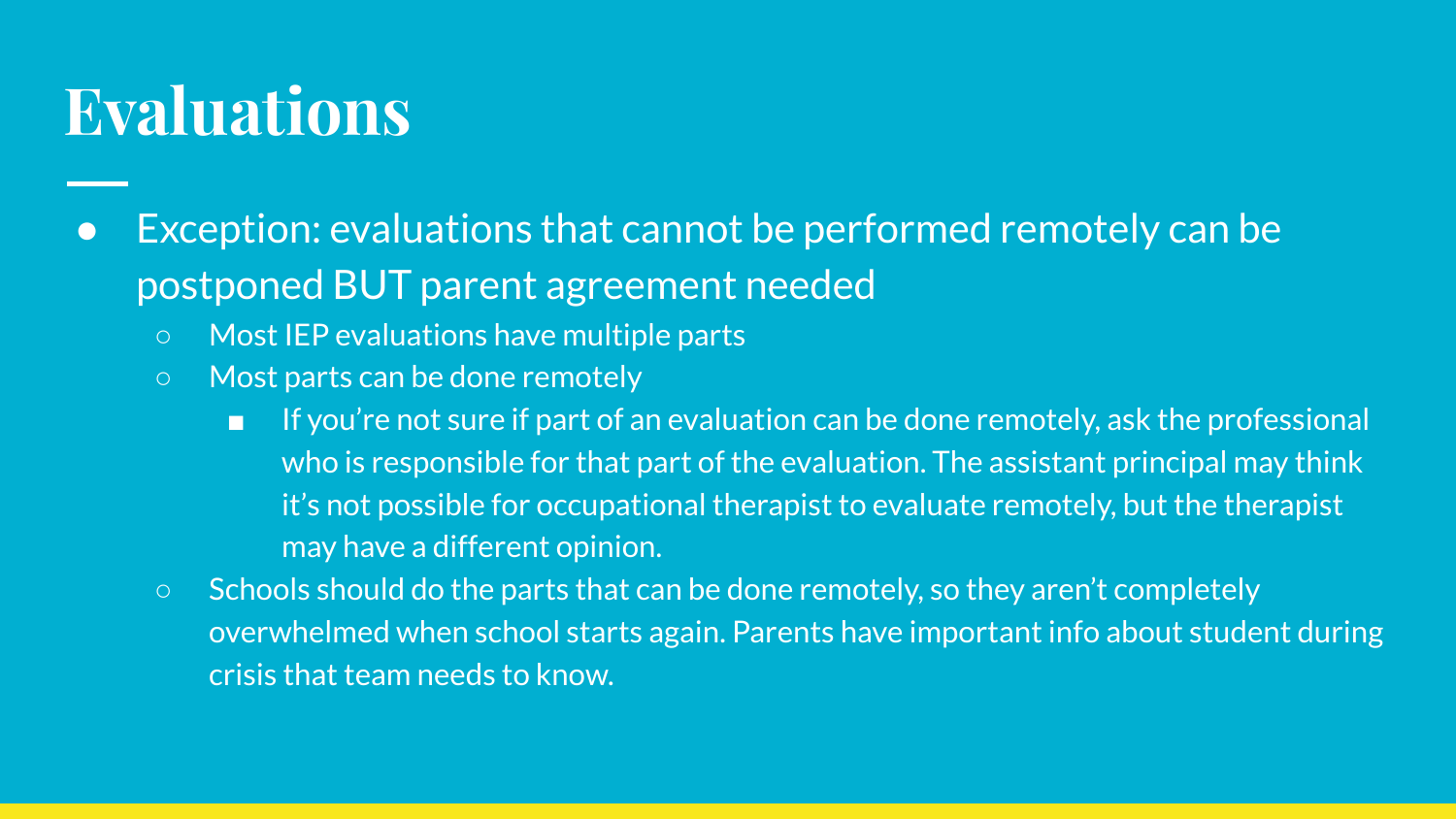### **IEP Meetings**

- Parents and educational rights holders can still ask for IEP meetings.
- IEP meetings can be conducted via phone or videoconference.
- Schools can get signatures from participants via mail, or via electronic signature.

NOTE: Services can be provided DIFFERENTLY during closures, but students with disabilities are still entitled to individualization and an appropriate plan. IEP meetings help document problems and brainstorm ways to solve them.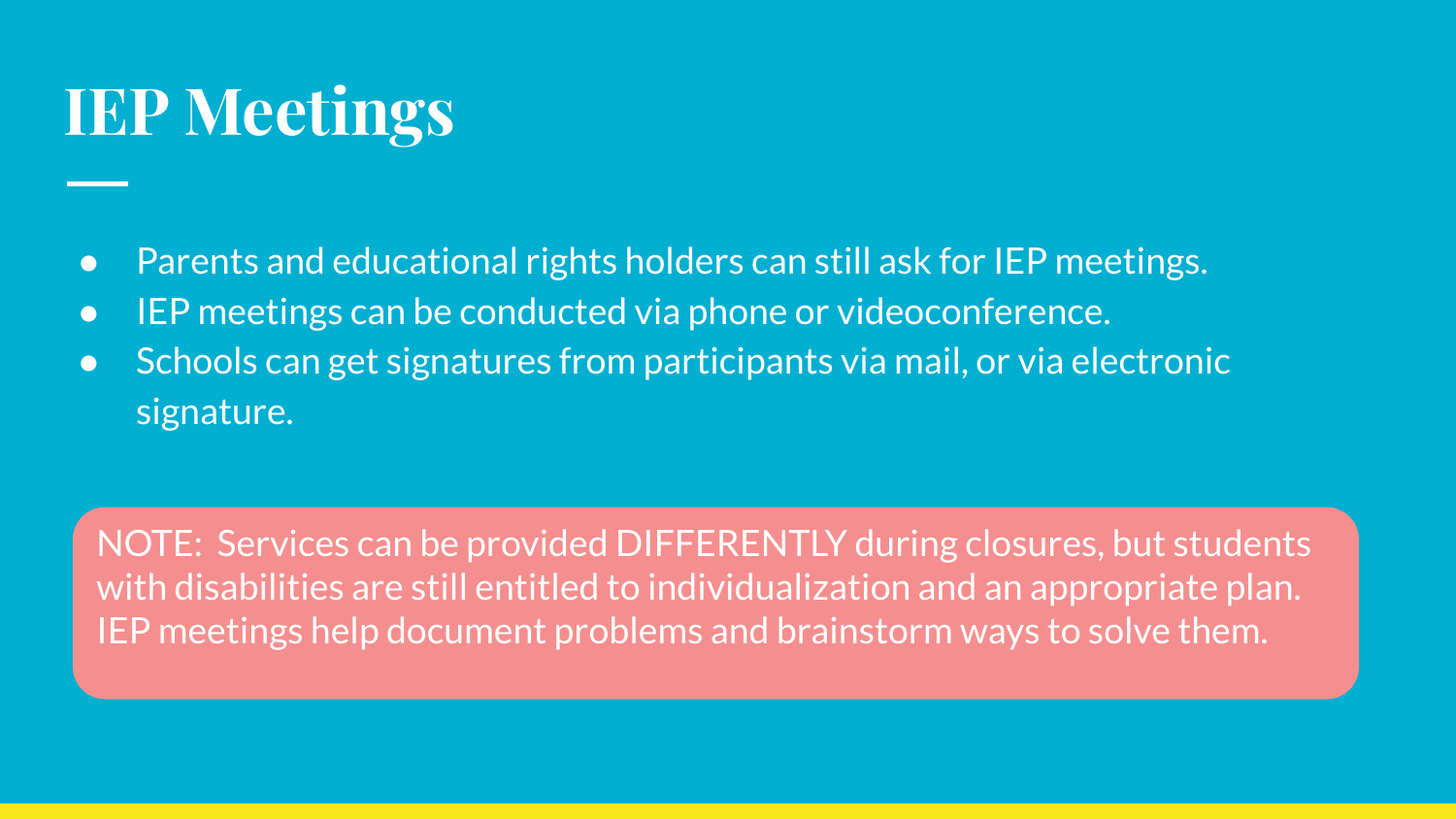### **Does my child need a distance learning IEP?**

- Some schools and families are convening special IEP meetings to talk about how to provide services during school closures. Schools are not required to have IEP meetings to discuss distance learning, but *you have a right to call an IEP if you think it's necessary.*
- Reasons to have a distance learning IEP:
	- The services the student needs to succeed via distance learning are very different from what is provided when school is in session
	- You have tried to contact your student's teachers or providers and they have not responded
	- The school is not doing a good job of coordinating services, or is making promises that they aren't keeping
	- Your student is moving between schools
- Reasons to be cautious about distance learning IEPs:
	- Some school districts have tried to get families to waive their special education rights
- *● Remember: an IEP is a formal legal agreement.*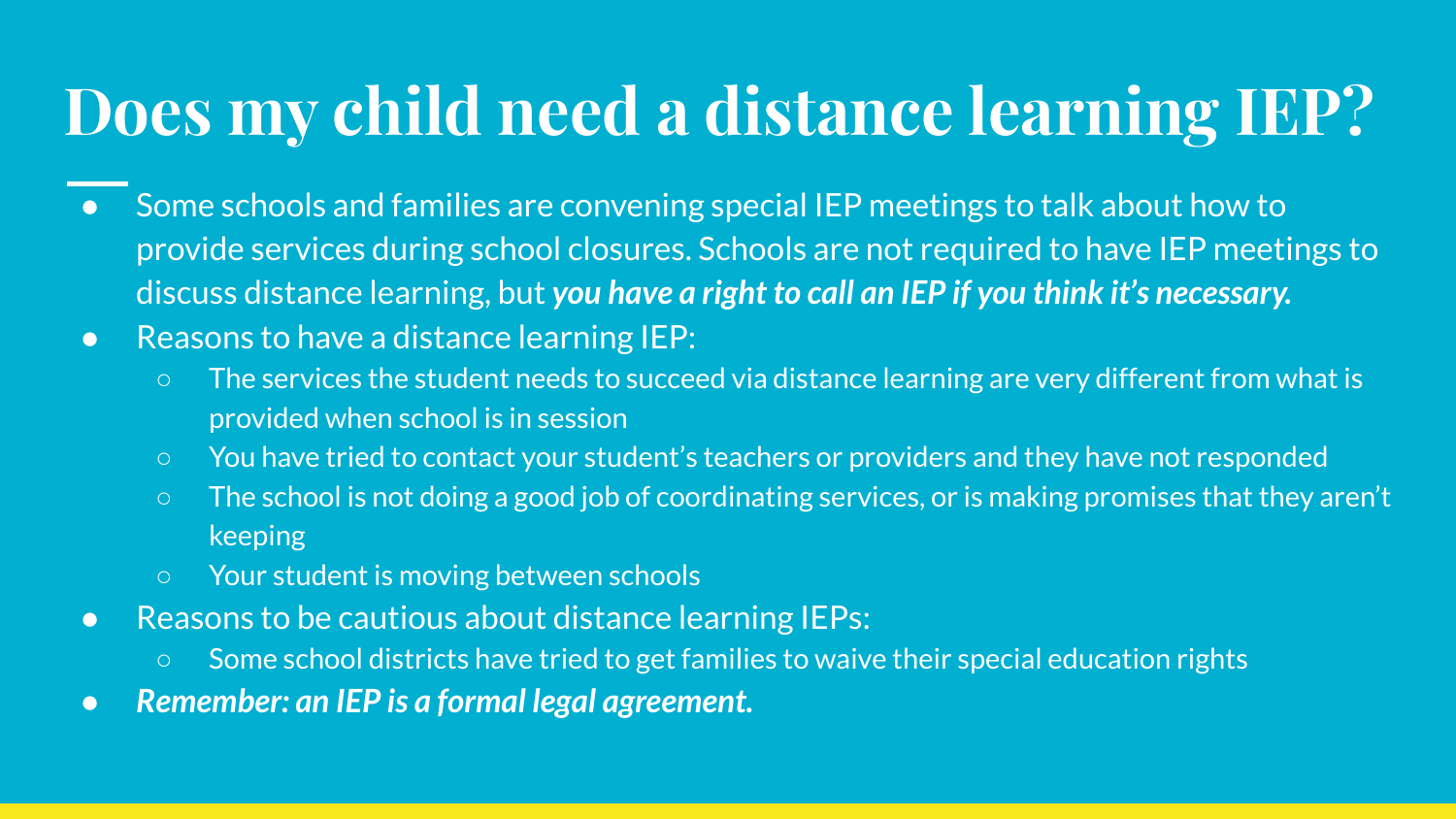# **If you decide to have a distance learning IEP, make sure that you put in writing that you are consenting to the plan** *temporarily.*

**Recommended language from the ABA and Alliance for Children's rights:**

I consent to these interim IEP/IFSP services for implementation purposes only due to the COVID-19 Pandemic causing school/regional center closures. My child's last agreed upon IEP/IFSP is dated xx/xx/xx. I do not agree to any changes to this IEP/IFSP. I reserve my right to seek compensatory services based on the placement.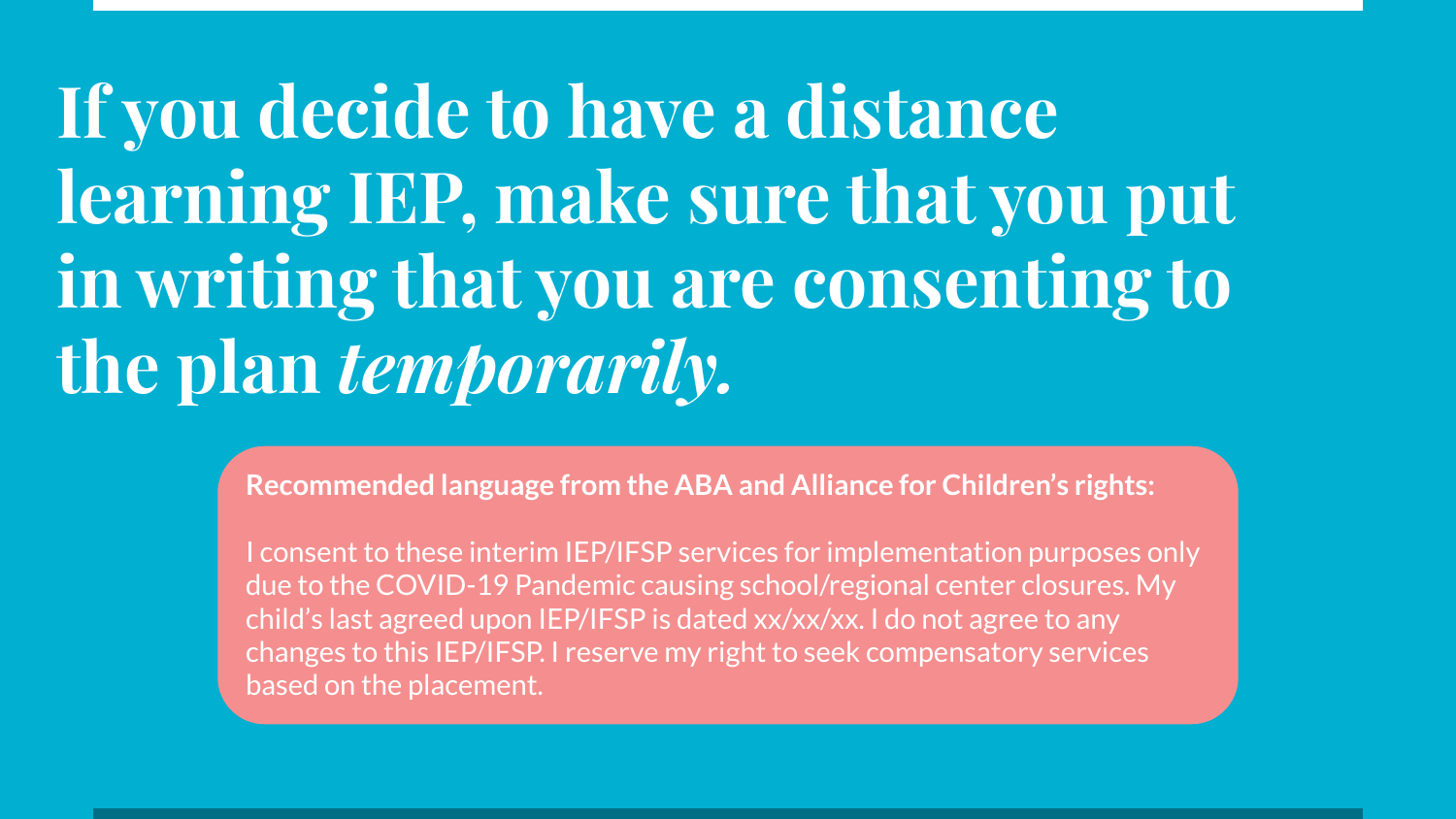**Q & A**

Questions about what we've talked about so far? Answers to all submitted questions will be compiled and shared with attendees after the webinar, along with copies of slides and links to resources.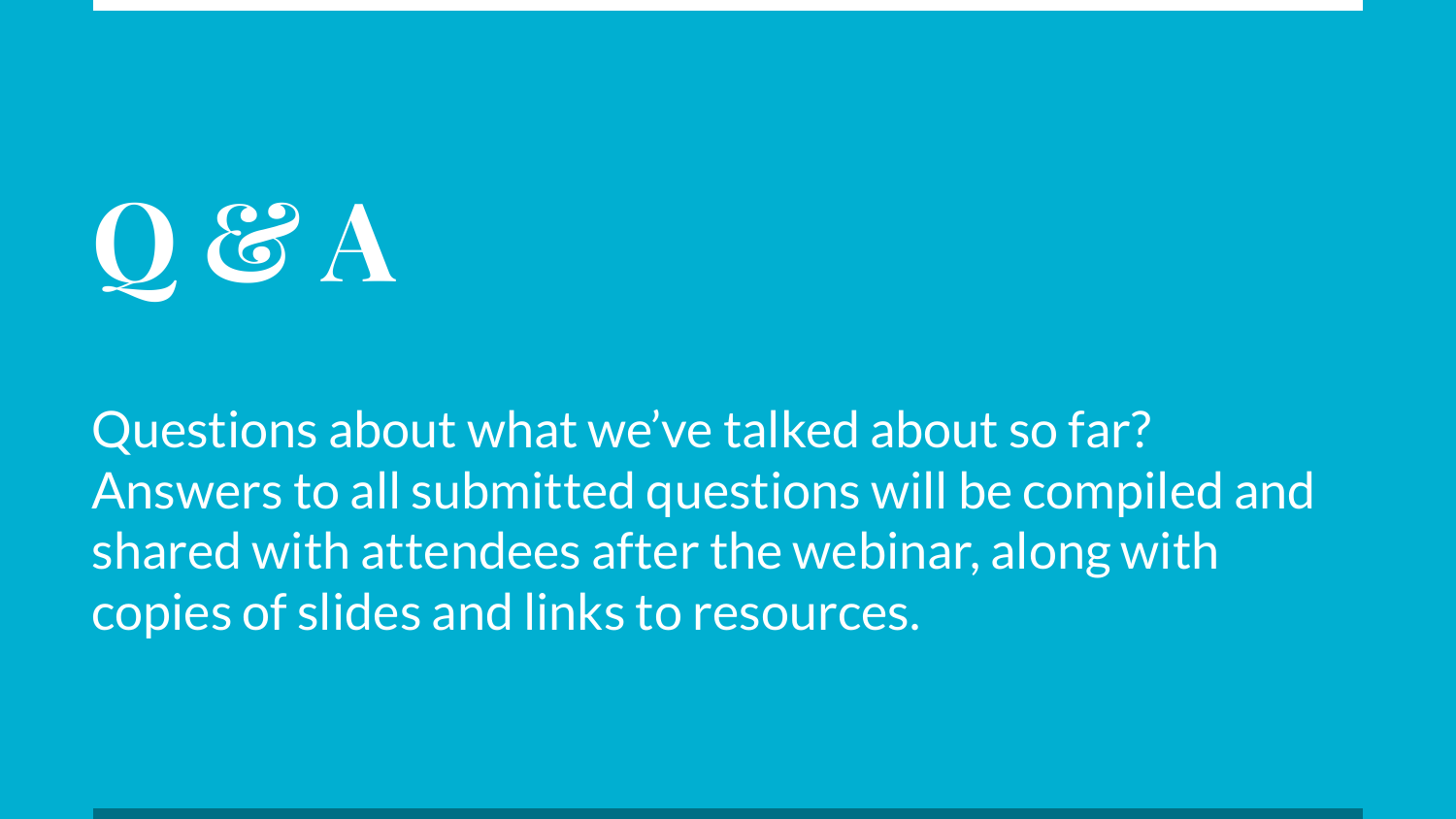#### **Services**

- Students are still entitled to receive the services they need in order to have a Free and Appropriate Public Education and work towards their IEP goals.
- **•** Focus on goals
	- May seem counterintuitive- instinct might be focus on replicating minutes
	- But- focusing on equalizing service minutes may not result in equal benefit to student
	- Special Ed services are always supposed to be individualized, but in practice, schools sometimes rely on a "menu" of options. Everything is off the menu now!
- Flexibility is key
	- Schools are allowed to provide services in the home or in non-traditional environments, like the park.
	- Schools can provide collaboration and coaching services to families
	- Providers may be able to meet outside of normal school hours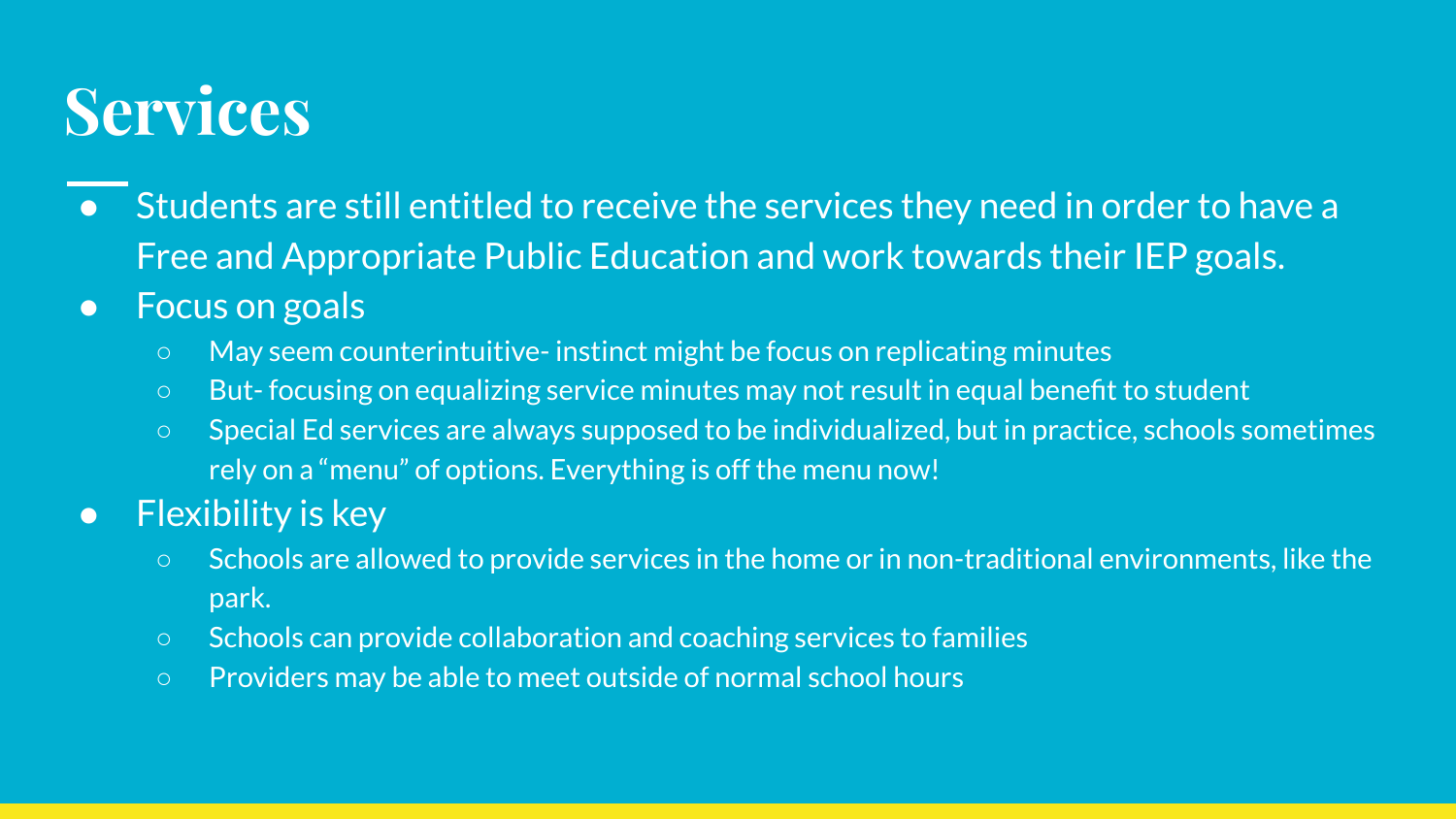### **Services and Supports**

| <b>Families Can Mix-and-Match:</b>                                           | Remote                                                                                                                                                                         | In-person                                                                                                               |
|------------------------------------------------------------------------------|--------------------------------------------------------------------------------------------------------------------------------------------------------------------------------|-------------------------------------------------------------------------------------------------------------------------|
| 1-on-1 instruction                                                           | -Real-time academic instruction<br>-Mental health, behavior, or speech<br>therapy<br>-Tutoring<br>-Time-management coaching                                                    | -1-to-1 behavior aide or<br>paraprofessional in-home<br>-Meeting in-person outside home<br>while maintaining distancing |
| Caregiver-teacher collaboration-can<br>include both birth and foster parents | -Occupational therapy (OT)<br>consultation<br>-Parent coaching                                                                                                                 | -OT at park or playground<br>-Social skills/mental health provider<br>observing play session w/siblings                 |
| <b>Group Instruction</b>                                                     | -Real-time academic instruction<br>-Note-taking and/or transcription<br>support<br>-Academic support groups<br>-Social skills groups                                           | Some school districts are prioritizing<br>re-opening special day programs for<br>students with significant needs        |
| Pre-recorded/non-simultaneous<br>instruction                                 | -Academic instruction<br>-App/gamified instruction<br>-OT exercises with sensory bin<br>-journaling, art, or surveys as tools for<br>reflection (mental health, social skills) |                                                                                                                         |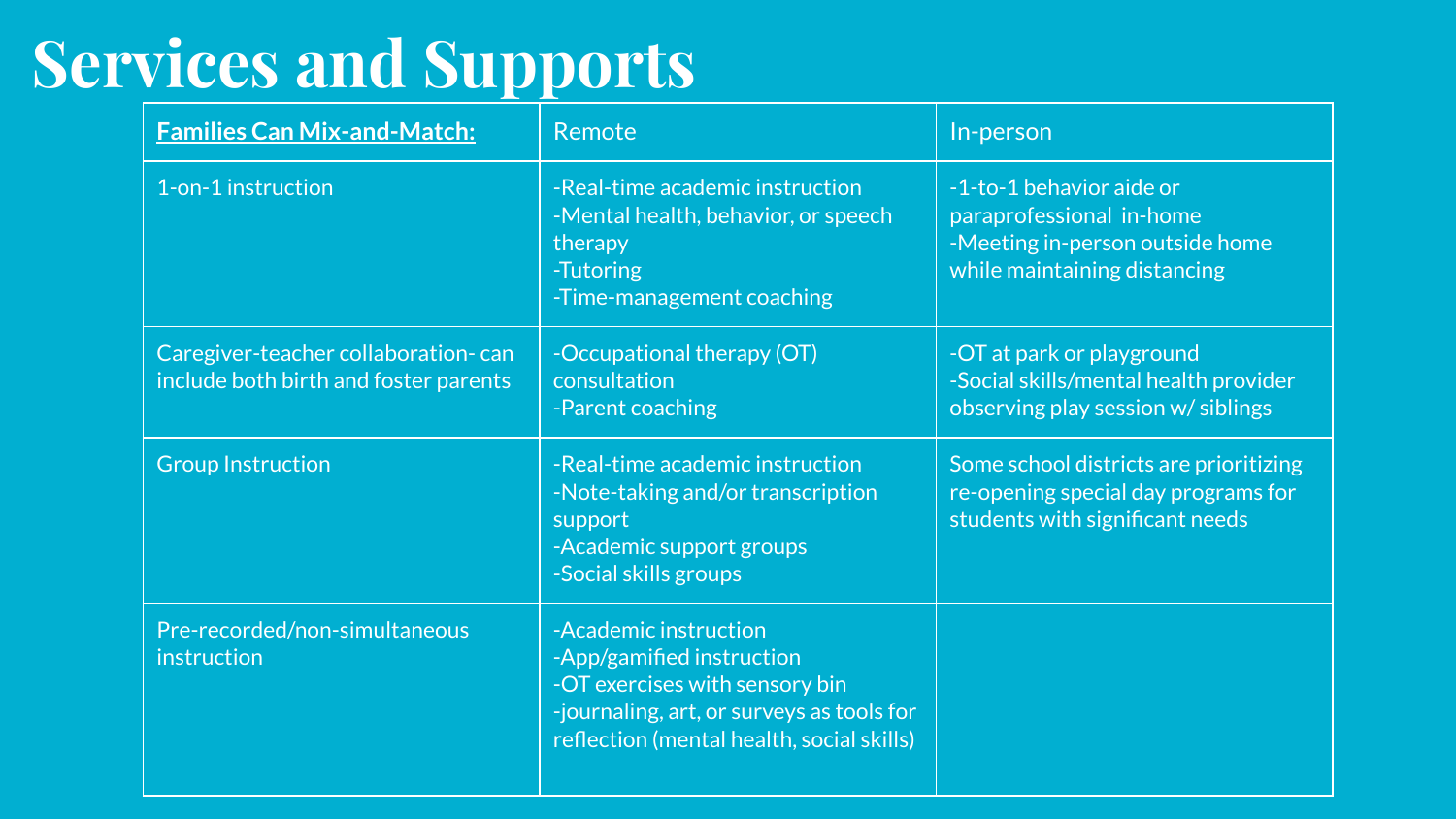#### **Returning to School**

- No one knows when, exactly that will happen!
- You don't have to wait for school to open to ask for things that your child needs.
- It's better for everyone, schools included, if schools continue to meet their special education obligations during this time
	- Don't want schools to be overwhelmed when they reopen
	- Regression (not just academically-behavior, mental health, practical skills, communication)
	- Compensatory education

Tip: You can request (in writing) an IEP meeting the week before schools reopen to provide team with your input/data about progress/problems, and create a school reintegration plan.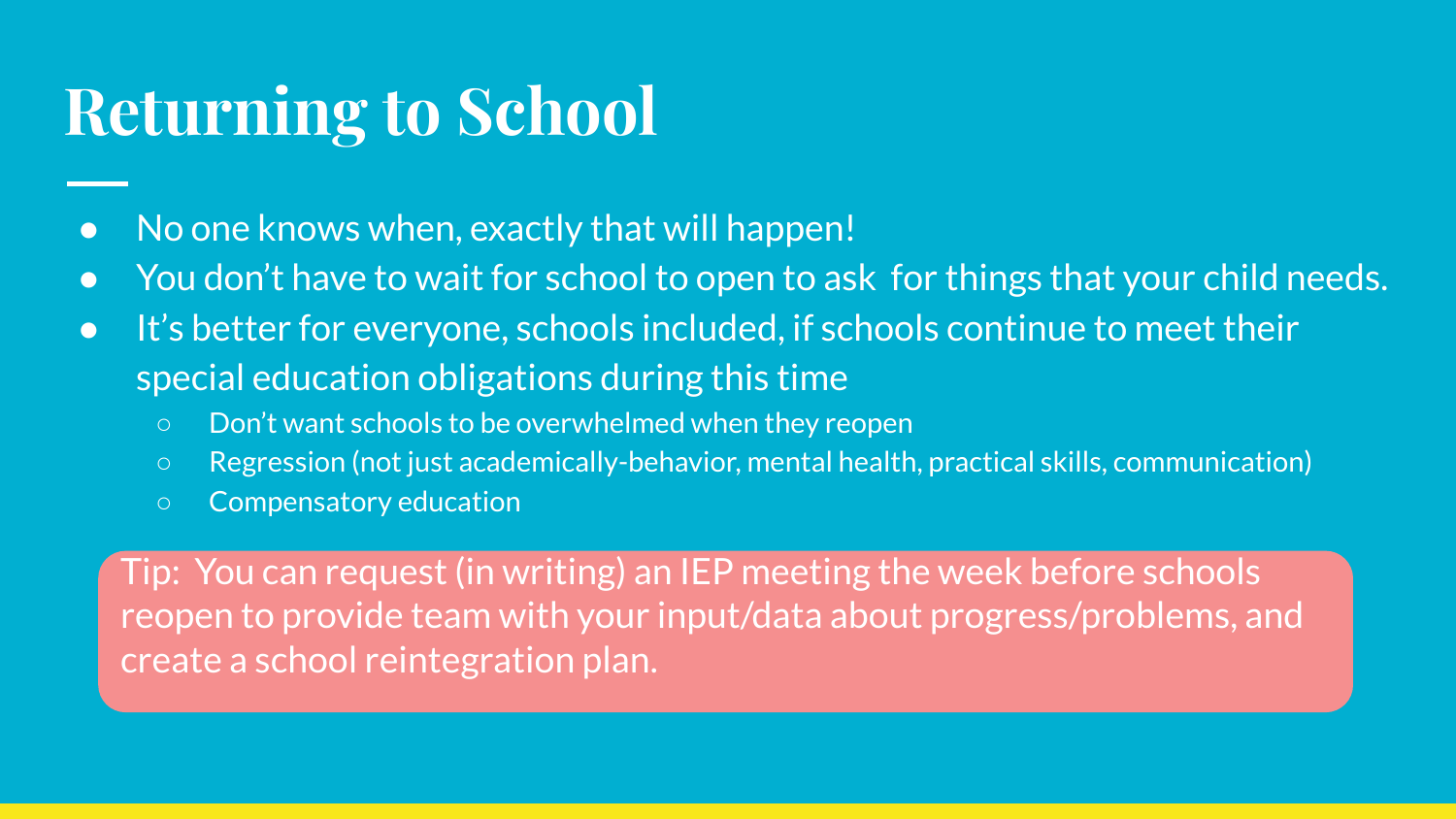#### **Compensatory Education**

**Definition**: When a school fails to provide a student with a Free and Appropriate Public Education, it can make up for the lack of education by providing compensatory services.

**Purpose**: The point of compensatory education is to place the student in the position they would have been if the school had provided appropriate educational services.

**Comp Ed & Covid-19:** School districts are aware that many special education students will require compensatory education services due to the disruptions caused by COVID-19. But, you should not assume that the school district will proactively offer them. If you ask for services and the school refuses, you can contact your local [Parent Training and Information Center](https://www.parentcenterhub.org/find-your-center/) to understand your options, or seek legal help.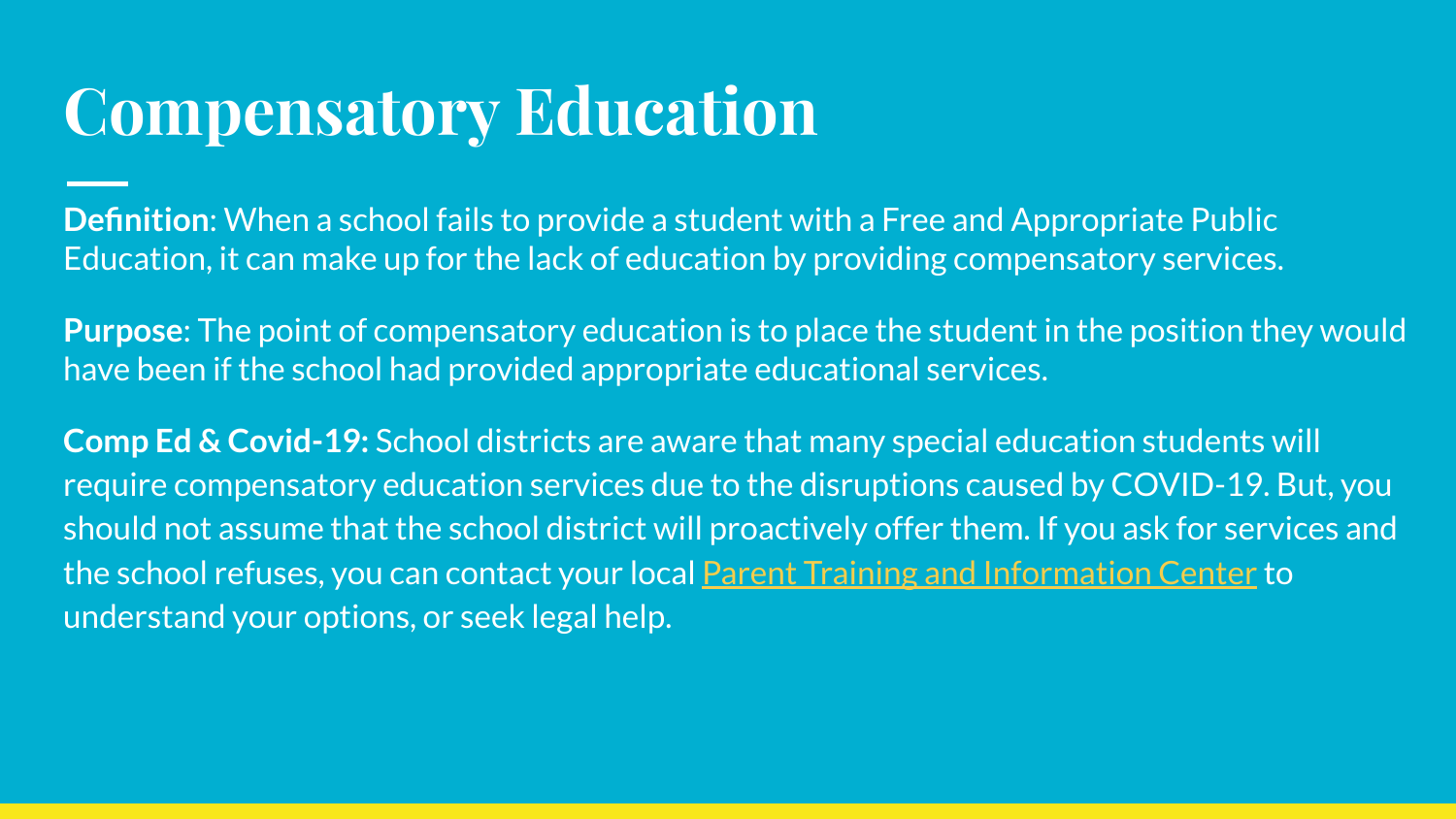### **Compensatory Education**

#### **What services can I ask for?**

- Individualized determination
- Not based on replacing missed services minute per minute
- Can be provided outside of normal school hours or over breaks. When services are provided over the summer break, they are usually referred to as "Extended School Year" or ESY
- Can use flexible, creative solutions to meet student needs (for instance, summer camp, community-based services, etc).

#### How can I get them?

- Call an IEP. The education rights holder has the right to audio record an IEP meeting- this might be a good meeting to record in case you need help from a lawyer or parent advocate later on.
- Provide documentation- when did school stop? What services did your child receive while school was closed?
- Focus on goals- what were your child's goals? Have they made any progress towards them? Do they need to relearn some skills that they had before school closed?
- Propose solutions- the school is unlikely to propose creative ideas on their own!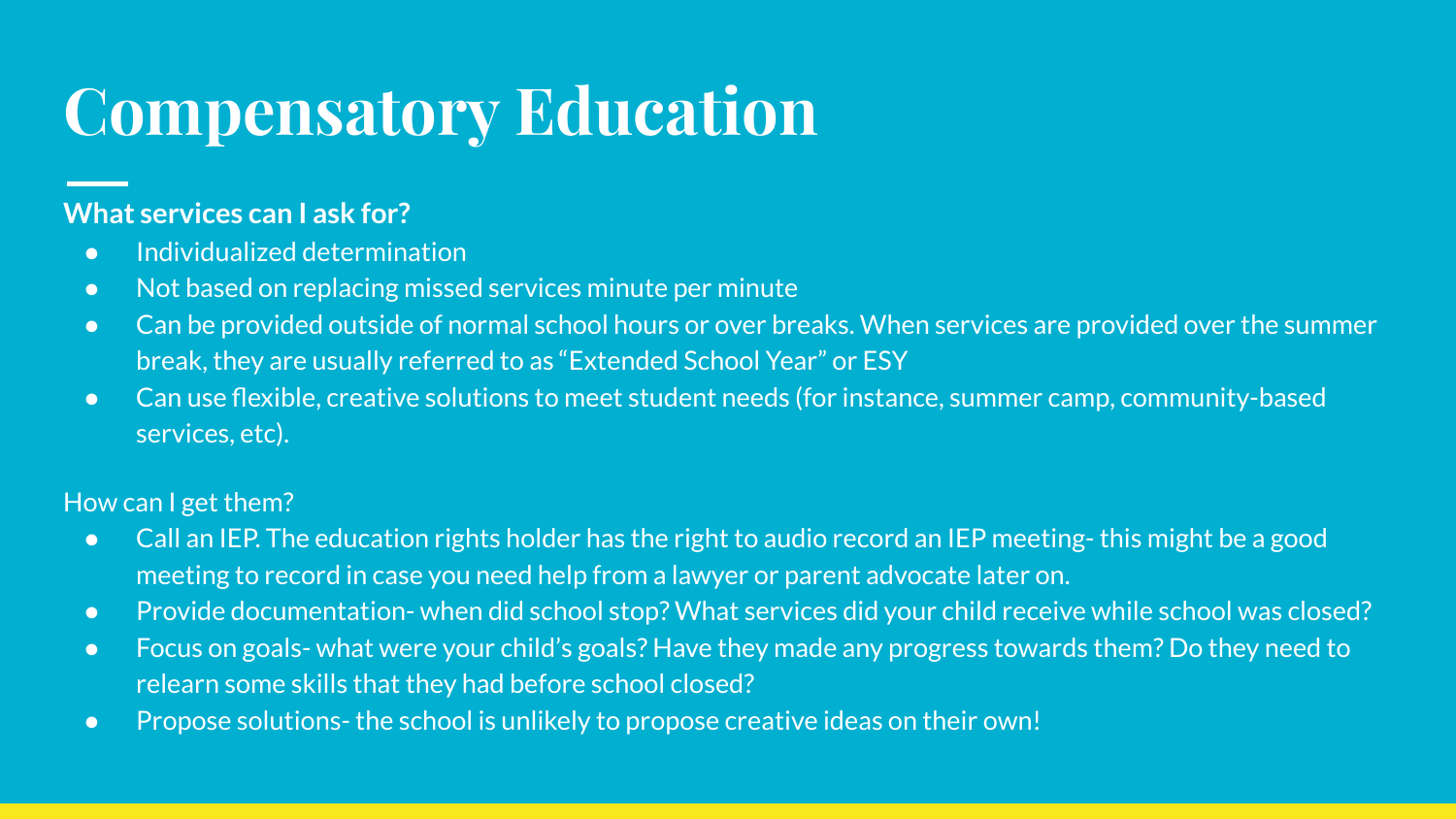### **Compensatory Education**

What can caregivers do to help advocate for extra services for foster youth once schools reopen?

- NOTICE/MONITOR: Child is losing skills/ not making progress (REGRESSION). Many students with disabilities struggle to REGAIN skills when teaching/support is paused (RECOUPMENT)
- DOCUMENT: Put your concerns in WRITING to share with IEP team/case manager. Are you noticing hild losing skills in behavior, academics, mental health, communication, self care, etc? Give specific examples.
	- Juan is having twice as many meltdowns when asked to do academic work, resulting in him not participating in his learning sessions for more than 5 minutes
	- Without in person support for her PTSD, Mary is having more panic attacks and can't do her work.
	- Kenya struggles with reading, but was improving with extra help every day at school. Now that she is
	- only getting that help once a week by Zoom, she has stopped improving and is not reading at all.

Remember: You can use the CAREGIVERS AFFIDAVIT to document these concerns for social workers and courts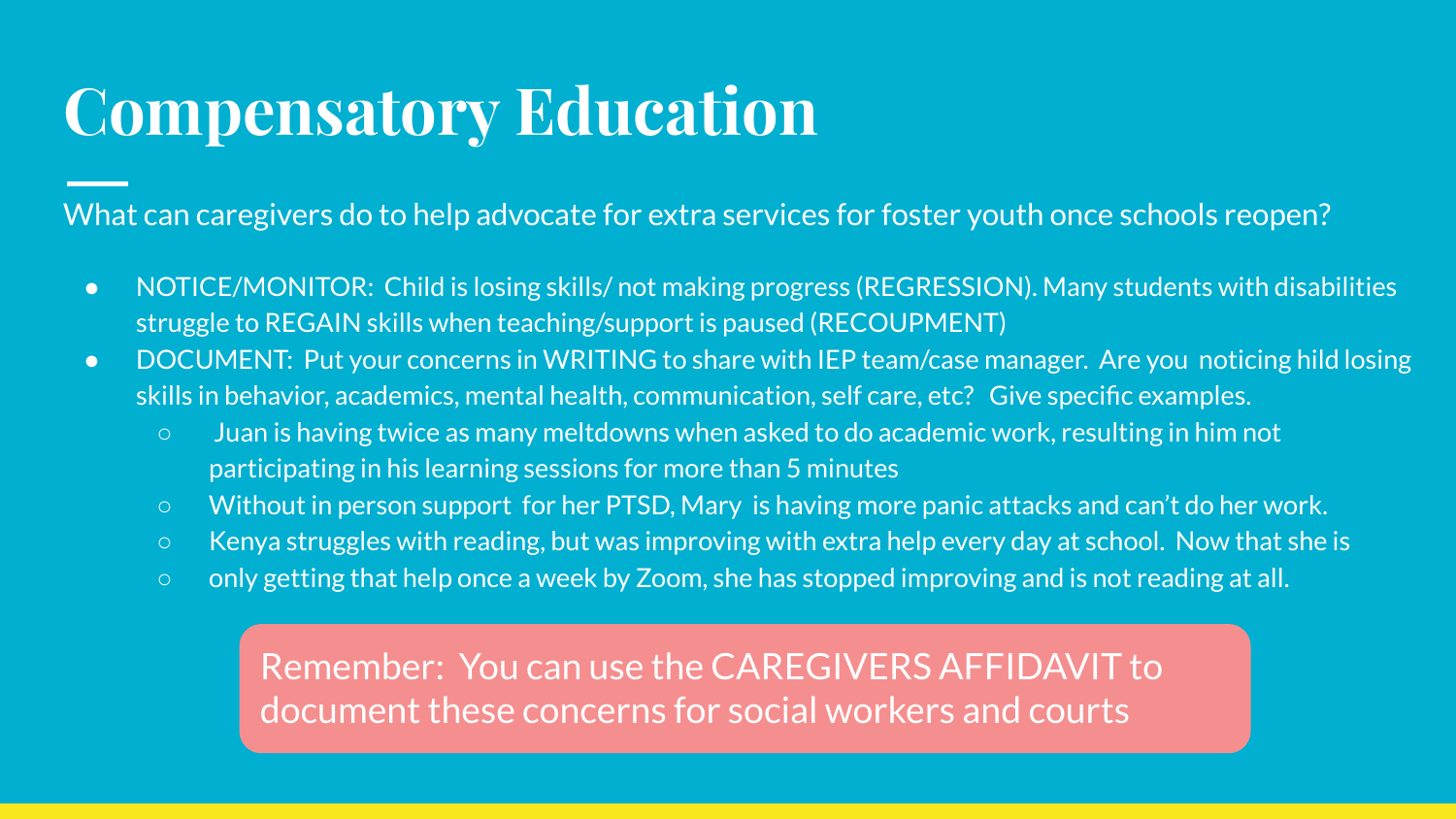#### **Returning to School**

#### You can prepare for returning to school by:

- Keeping a weekly log of what services your child is receiving
- Keeping a log of how your child is progressing or regressing
	- Particularly important for skills that can't easily be measured on a test
- Communicating with the IEP team about your observations

#### • Once school reopens, you and the IEP team should:

- Discuss your child's present level of performance.
- Discuss your child's goals
- Discuss what services your child needs to bridge the gap between present levels and goals; these may be different from the services your child was receiving in school prior to the closure.

When we talk about special ed goals, we talk about "baseline", which is where a child starts, "goal", which is where we want the child to finish, and "present levels" which is where a child is on their path between start and finish.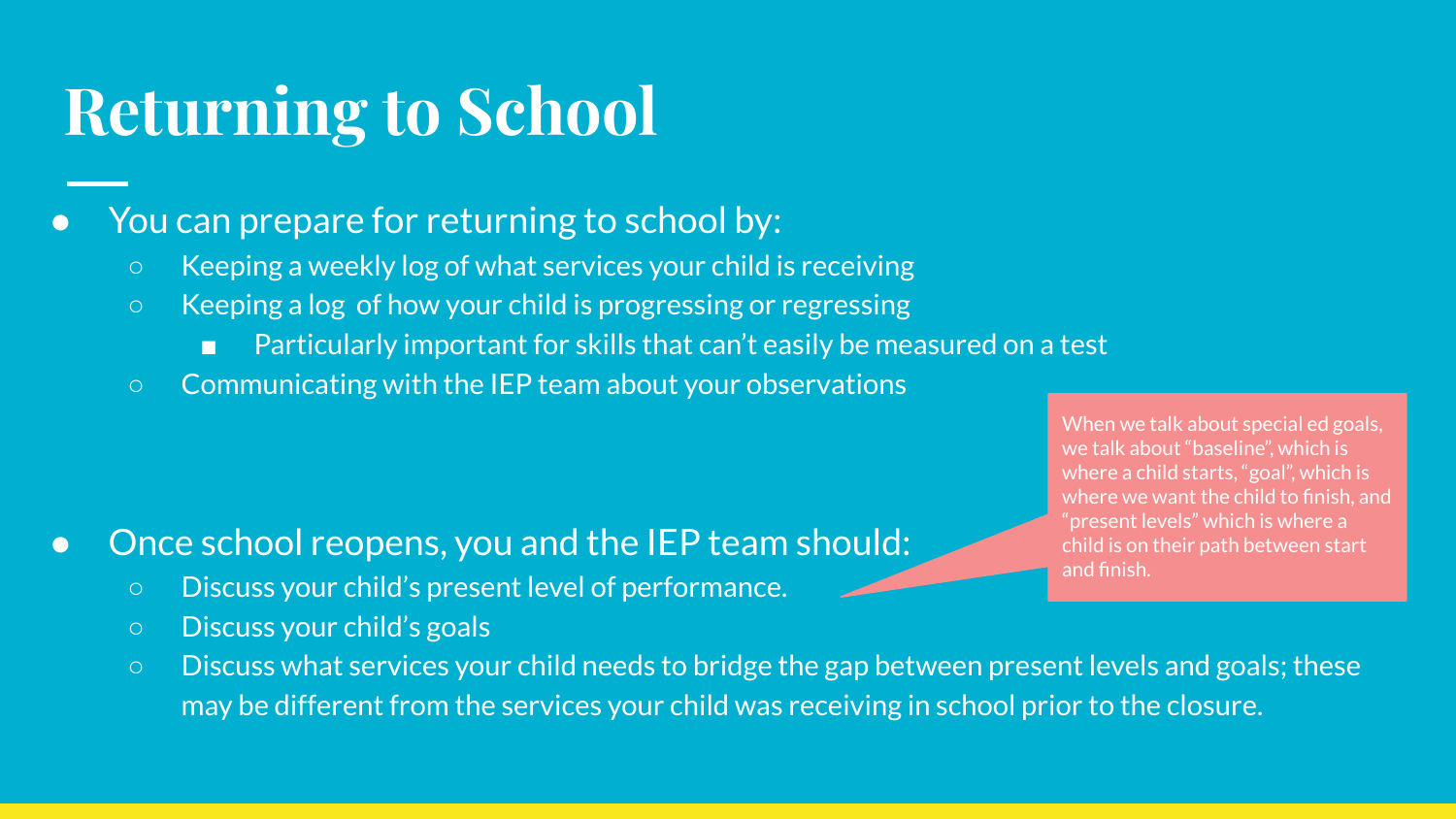### **Why Caregiver Participation is Important**

- Parents/Caregivers know the MOST about the child as an individual
- Parental input helps team focus on a child's strengths, not just challenges
- The Special Education law (IDEA) is based on every child having a PARENT to participate --children in care may have many changes in caregiver
- Being present/attending is NOT the same as **meaningfully participating**! Your input matters and your final approval is needed to implement the plan

Remember: Children do best when schools and home are working together to support the child's learning.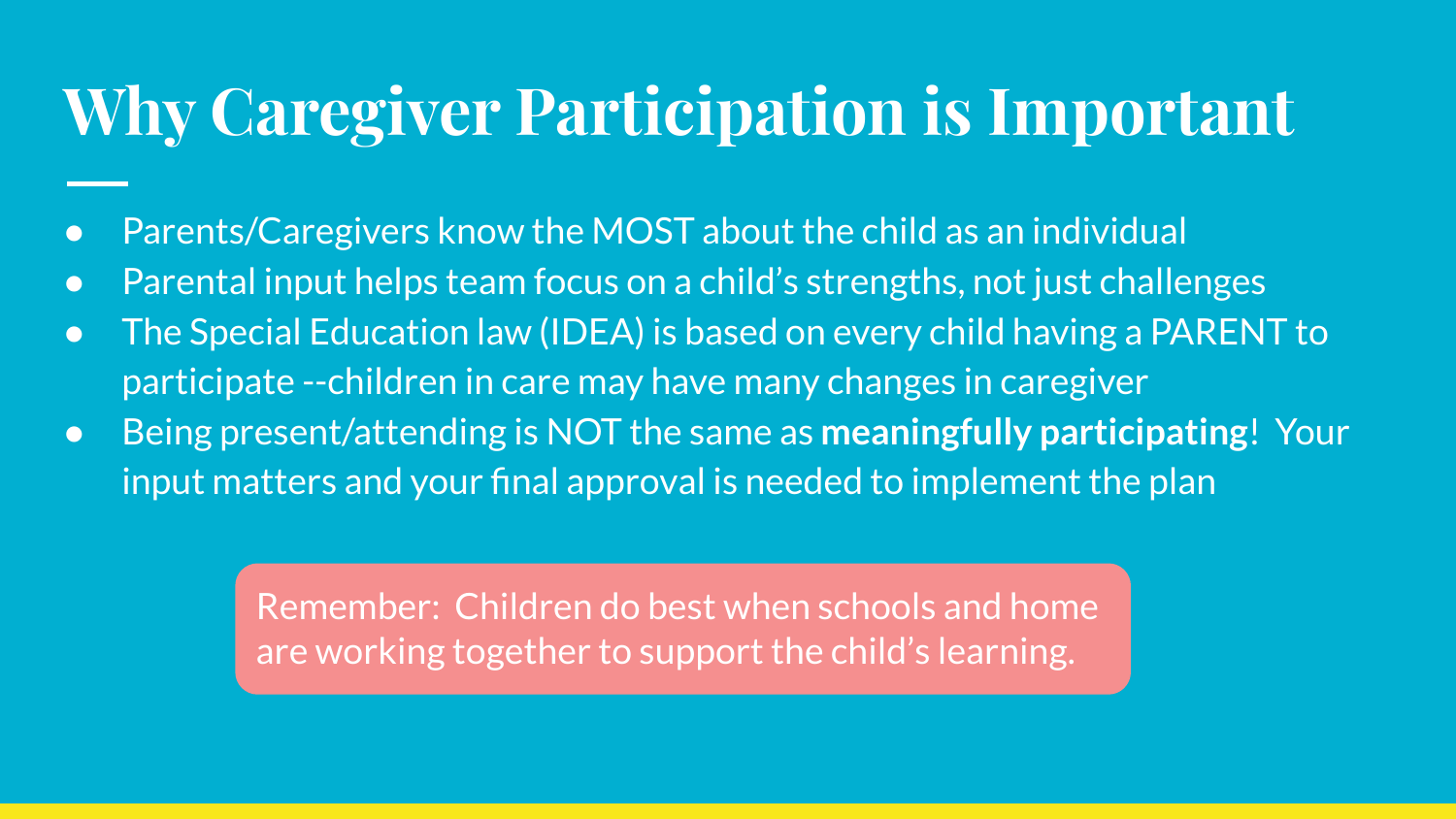### **Why Caregiver Participation is Important**

When you help schools understand that something is not working for a child, you are helping that child but also:

- Teachers
- Social workers
- Child's attorney
- Future caregivers

Children and youth in foster care are at increased risk of educational failure. Your advocacy makes all the difference! School problems often result in PLACEMENT problems, not just the other way around!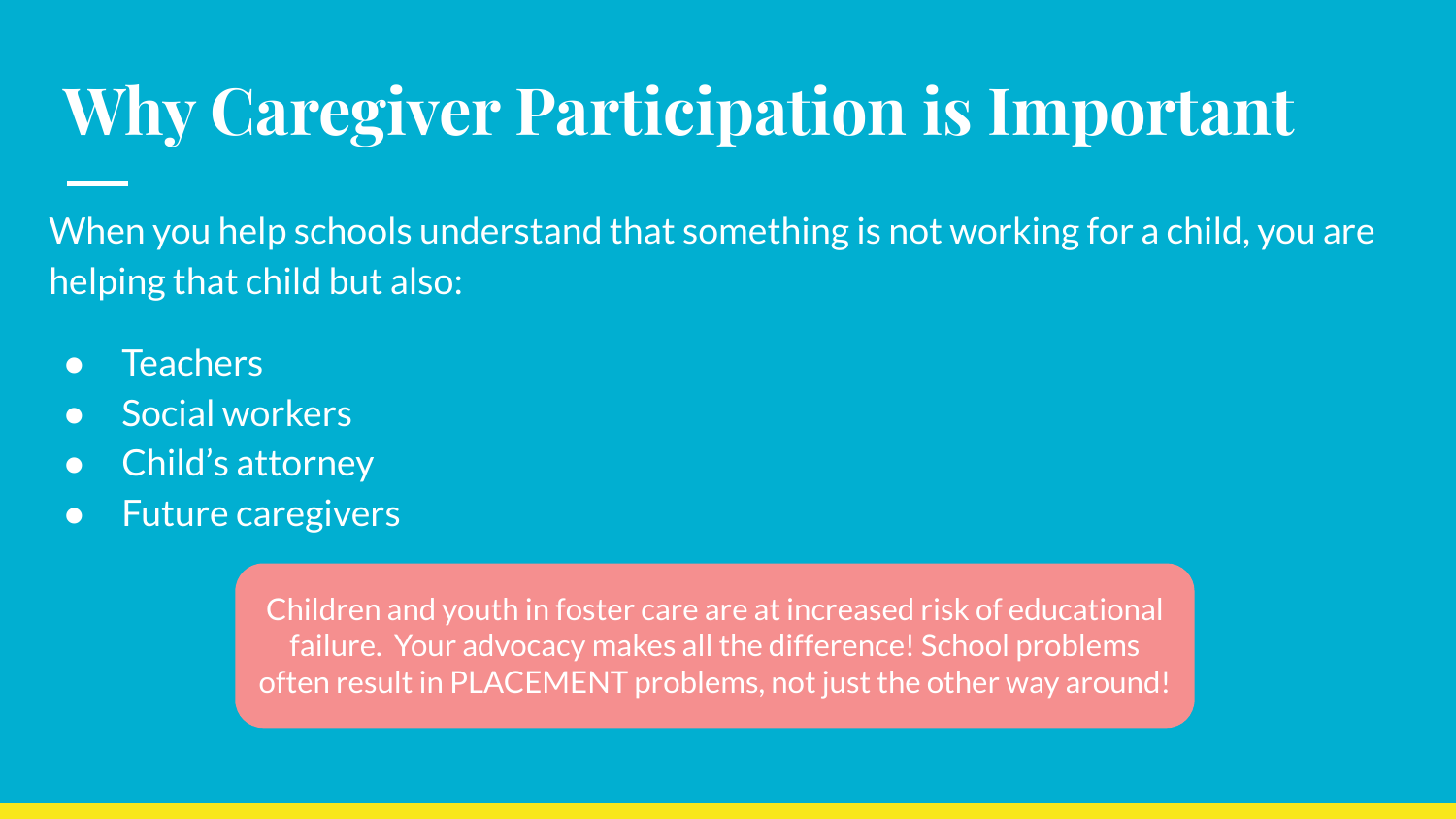### **Why Caregiver Participation is Important**

- Getting involved at the SYSTEMS level (to improve education for all children with disabilities) is another way to participate.
- Every school district/charter school has a COMMUNITY ADVISORY COMMITTEE (CAC) where parents, special education professionals, community members and administrators work together to improve special education. As a caregiver, your input and experience matter!

Contact the Special Education Director for School District to find out how to participate in CAC meetings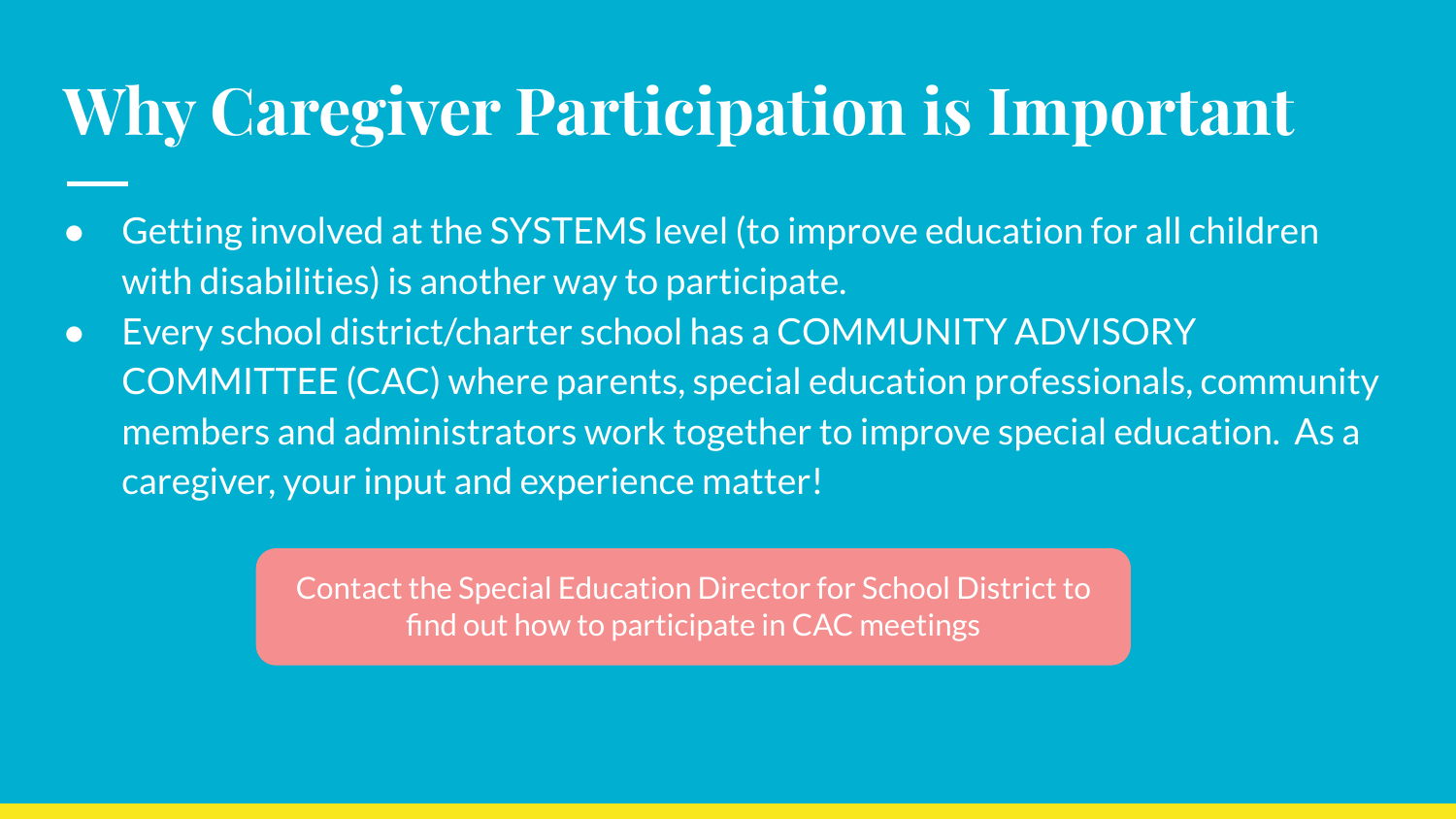#### **Key Takeaways**

- Equity: Students with disabilities cannot be excluded from education available to their nondisabled peers. This also applies to students protected under Section 504
- Public schools must continue to provide free and appropriate public education, (FAPE), to students with disabilities, but the methods used to do so may be different
- Educators and parents should work together to find ways to meet students' needs flexibly "to the extent possible"
- If online learning materials aren't working,, schools can provide "equally effective alternate access to the curriculum or services" to students with disabilities.
- Parent Input/agreement still required! Meaningful participation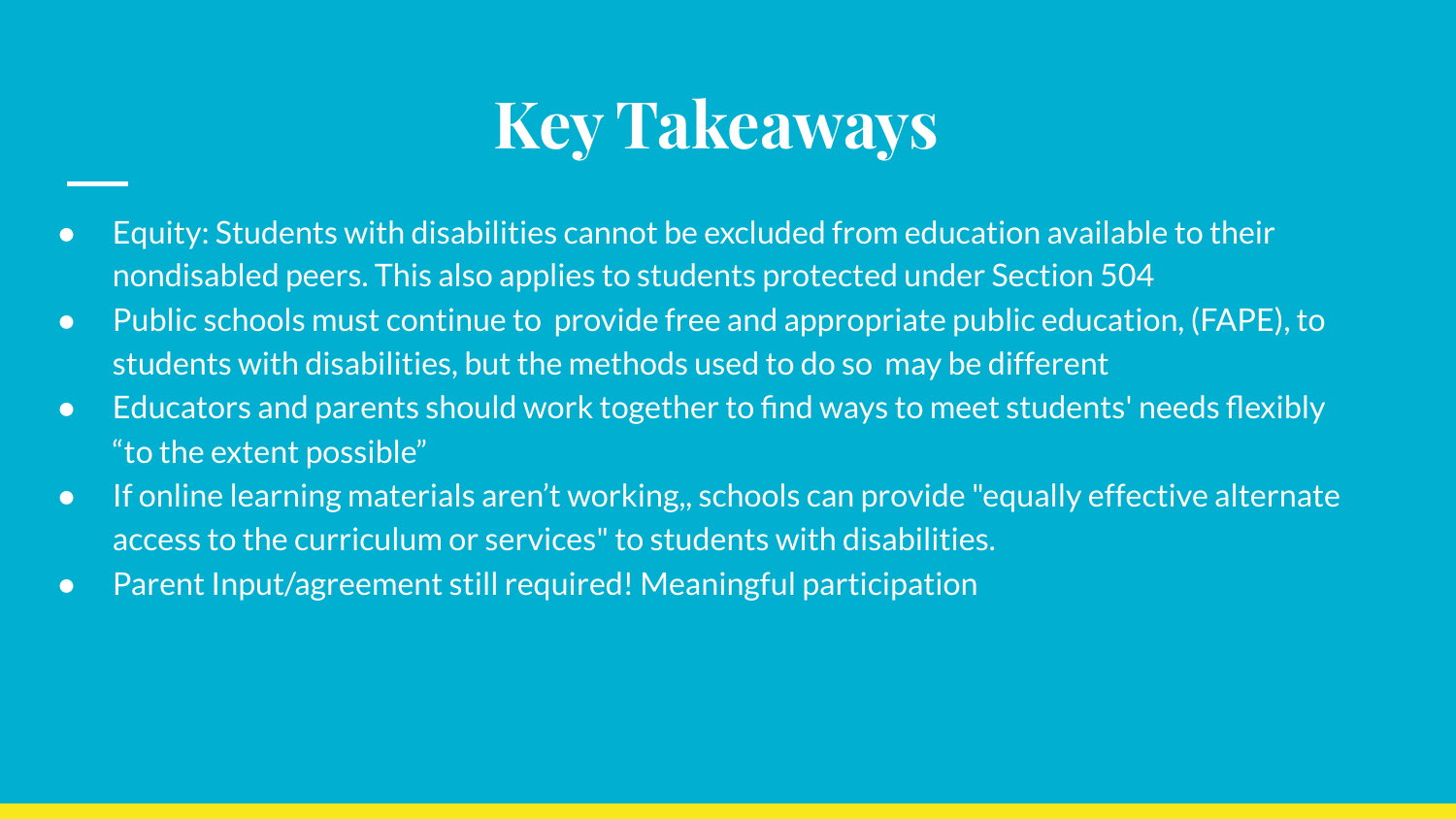- **Resources •** [Sample letter that you can download](https://dredf.org/wp-content/uploads/2020/04/Virtual-IEP-MEETING-REQUEST.docx) and use as a guide to request a **virtual /distance IEP meeting**
	- **● Sample letter to use to document/write to special education administrator with concerns:**

[https://files.constantcontact.com/aa0639b6001/02a47e06-6976-4f](https://files.constantcontact.com/aa0639b6001/02a47e06-6976-4f54-961f-9eb16a44a867.pdf) [54-961f-9eb16a44a867.pdf](https://files.constantcontact.com/aa0639b6001/02a47e06-6976-4f54-961f-9eb16a44a867.pdf)

**●** [Advocacy During the COVID-19 Crisis:](https://www.wrightslaw.com/nltr/20/nl.0417.htm) **Wrightslaw**

- [California Foster Care Educational Law Fact Sheets](https://www.courts.ca.gov/documents/BTB_23_5O_11.pdf) **(available in Spanish and English)**
- [Find Your Parent Center | Center for Parent Information and](https://www.parentcenterhub.org/find-your-center/) **[Resources](https://www.parentcenterhub.org/find-your-center/)**